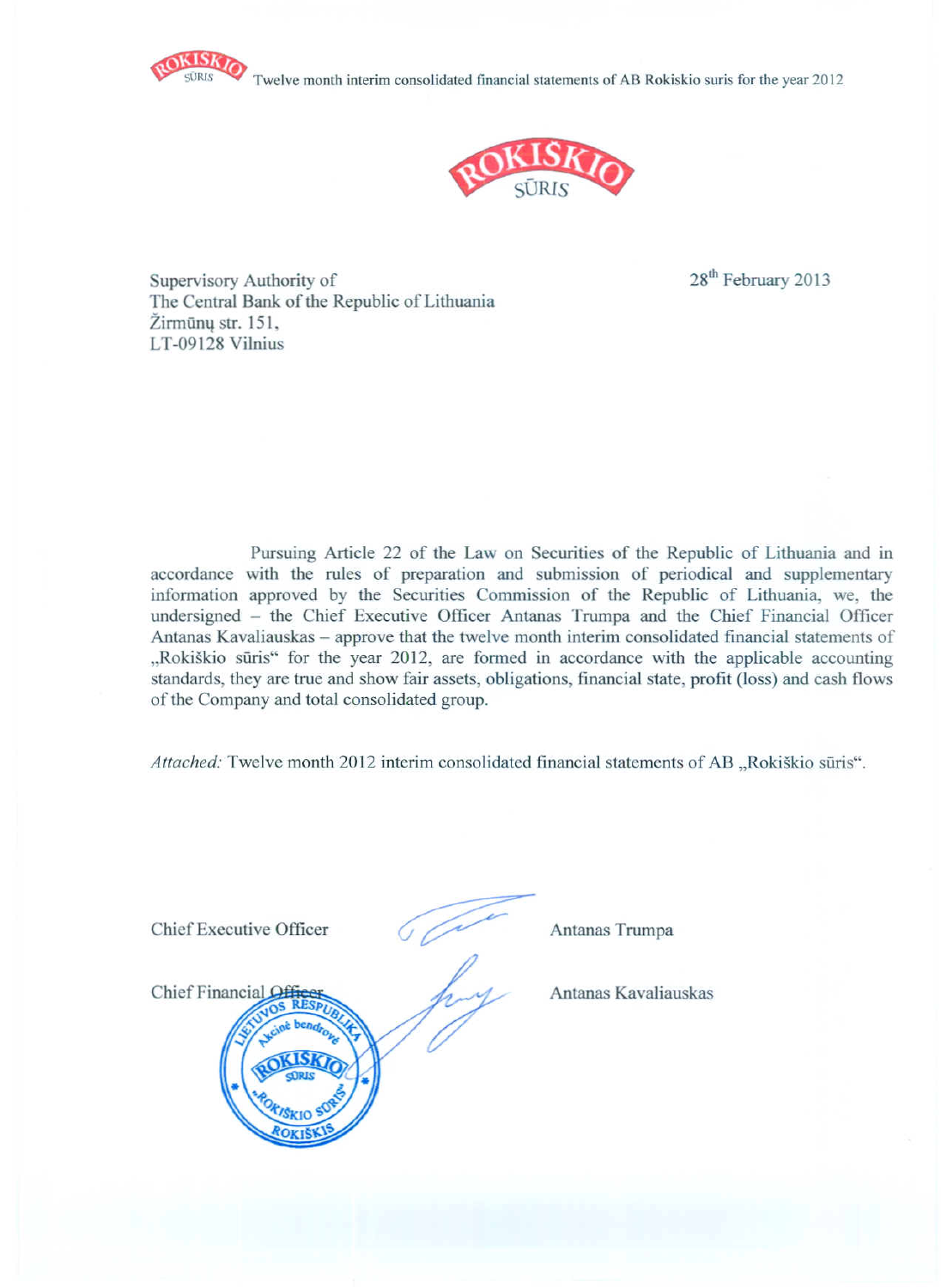

## **OPERATIONAL RESULTS AND A SET OF INTERIM CONSOLIDATED FINANCIAL STATEMENTS OF AB ROKISKIO SURIS FOR TWELVE MONTH PERIOD OF THE YEAR 2012**

*(Prepared in accordance with the rules of preparation and submission of periodical and supplementary information approved by the Securities Commission of the Republic of Lithuania)*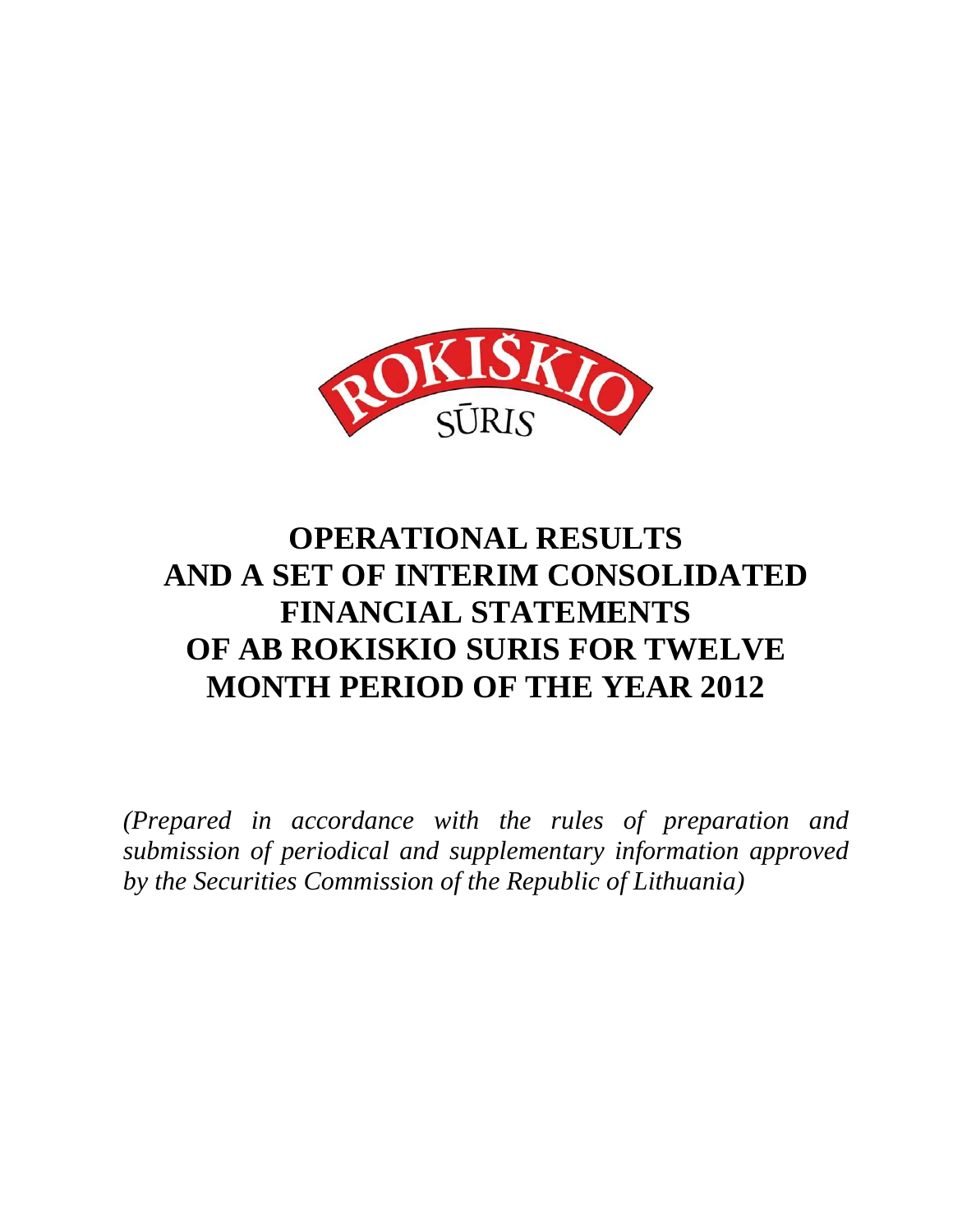## **TABLE OF CONTENTS**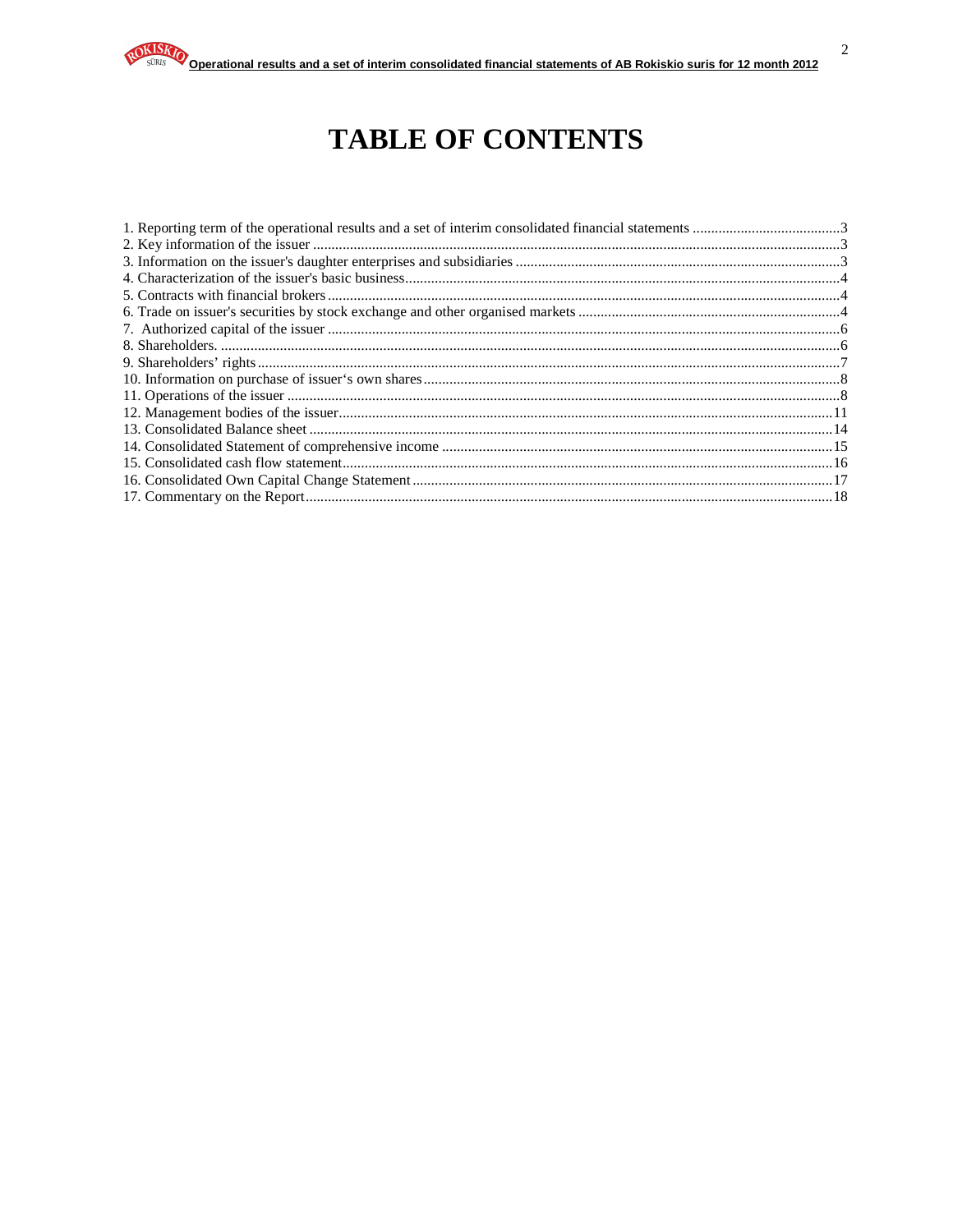#### **financial statements**

The operational results and a set of interim consolidated financial statements are prepared for twelve month period of the year 2012.

### **2. Key information of the issuer**

Name of the issuer: Joint stock company "Rokiskio suris". Legal base: Joint Stock Company. Address – Pramones str. 3, LT 42150 Rokiskis, Republic of Lithuania. Telephone: +370 458 55 200, fax +370 458 55 300. E-mail address: rokiskio.suris@rokiskio.com Website: www.rokiskio.com Registered in on 28<sup>th</sup> February 1992 by the Authorities of Rokiskis region. Re-registered in on  $28<sup>th</sup>$  November 1995 by the Ministry of Economy of the Republic of Lithuania. Company code 173057512. Manager of registry of legal entities – State company "Registru centras". The authorized capital of AB "Rokiskio suris" equals to LTL 35,867,970. There are 35,867,970 shares. Nominal value per share equals to LTL 1 (one litas).

## **3. Information on the issuer's daughter enterprises and subsidiaries**

The consolidated group (hereinafter the "Group") consists of the Parent Company, two branches, four subsidiaries and one joint venture.

#### **Subsidiaries of AB "Rokiškio s**ū**ris":**

UAB "Rokiskio pienas" legal address: Pramonės g. 8, LT - 28216 Utena. Company code: 300561844. AB , Rokiškio sūris" is its founder and the only shareholder having 100 per cent of shares.

Dairy cooperative "Žalmargė" legal address: Kalnalaukio g.1, Širvintos. Company code: 178301073. Latvian company SIA Jekabpils piena kombinats (company code 45402008851, legal address: Akmenu iela 1, Jekabpils, Latvija LV-5201).

Latvian company SIA Kaunata (company code 240300369, legal address Rogs, Kaunata pag., Rezeknes nov., Latvia)

#### **Co-controlled company:**

UAB "Pieno upės", legal address: Sandėlių g. 9, Kaunas. Company code: 135027862.

#### **Branches of AB "Rokiškio s**ū**ris"**:

AB "Rokiškio sūris" branch Utenos pienas (Company code: 110856741, Pramonės g. 8, LT-28216 Utena);

AB "Rokiškio sūris" branch Ukmergės pieninė (Company code: 182848454, Kauno g. 51, LT-20119, Ukmergė).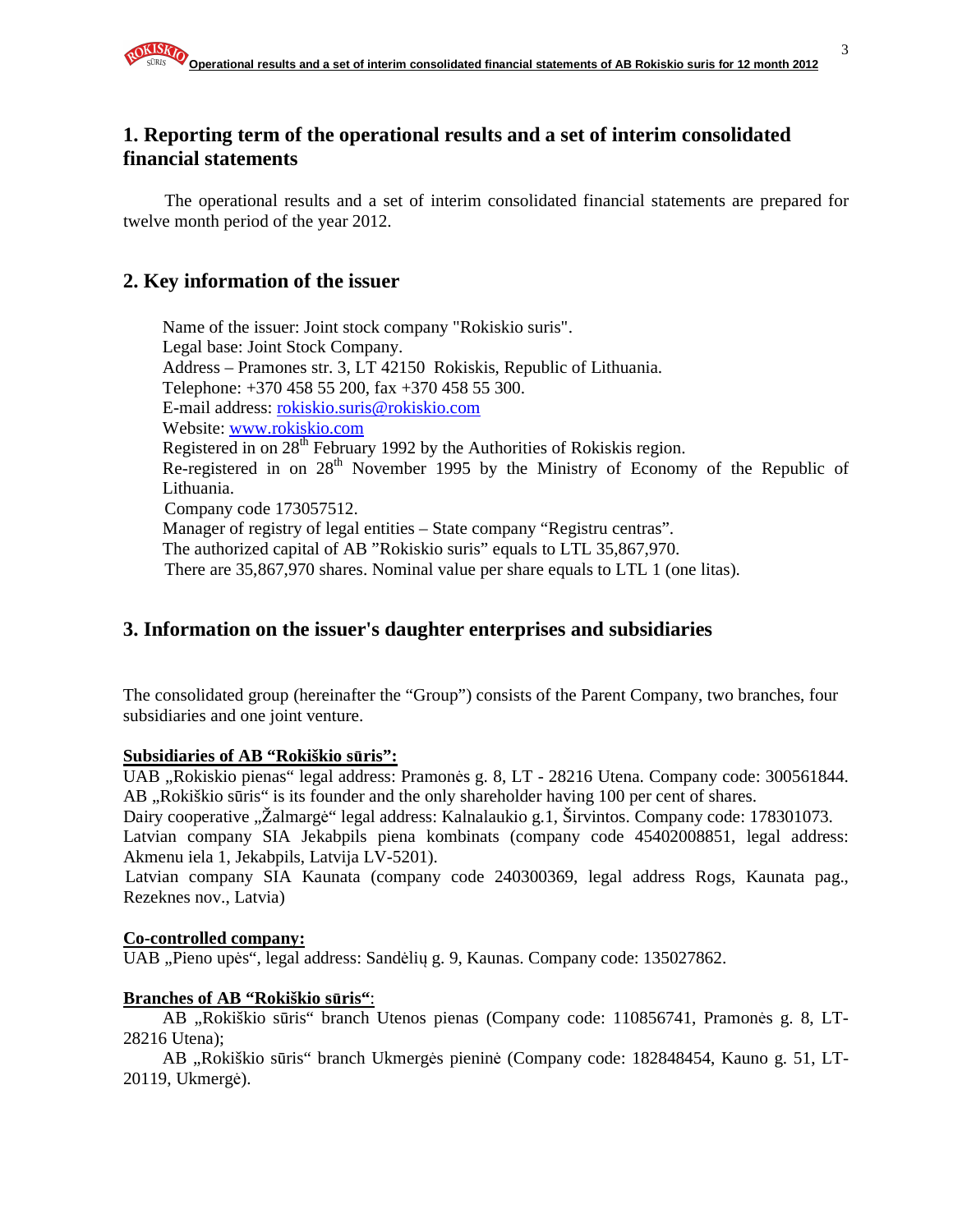## **4. Characterization of the issuer's basic business**

Basic business of the group of "Rokiškio sūris":

♦ Dairying and cheese production (EVRK 10.51);

Basic business of AB "Rokiškio sūris" is production and sales of fermented cheese, whey products, and skim milk powder.

Daughter enterprises:

Basic business of UAB "Rokiškio pienas" production and sales of fresh dairy products (fluid milk, kefir, sour milk, butter, curds, fresh cheese, sour cream, chocolate coated cheese bars, desserts). Basic business of KB,  $\ddot{\text{Z}}$ almargė" is purchase of raw milk. Basic business of SIA Jekabpils piena kombinats –purchase of raw milk. Basic business of SIA Kaunata – purchase of raw milk.

#### **Co-controlled company:**

Basic business of UAB "Pieno upės" is purchase of raw milk.

#### **Branches of AB "Rokiškio s**ū**ris":**

Basic business of AB "Rokiškio sūris" branches Utenos pienas and Ukmergės pieninė is purchase of raw milk.

#### **5. Contracts with financial brokers**

On 24<sup>th</sup> December 2003, AB "Rokiškio sūris" made a contract with UAB FMI "Baltijos vertybiniai popieriai" (Gedimino pr.60, Vilnius) regarding administration of shareholders of AB "Rokiškio sūris". On 15<sup>th</sup> January 2007, the financial company changed its name into UAB FMI "Orion securities" (A.Tumėno str. 4, LT-01109 Vilnius).

#### **6. Trade on issuer's securities by stock exchange and other organised markets**

The 35,867,970 ordinary registered shares of AB "Rokiškio sūris" are listed on the Official List of NASDAQ OMX Vilnius Stock Exchange. (VVPB symbol RSU1L). Nominal value per share 1 (one) litas.

The Company has not issued any debt securities for the public stock trading.

The Company has not issued nor registered any debt securities for the non-public stock trading. There are no securities which would not participate as a part of the Authorized Capital and be regulated by the Law on Securities.

The shares were not traded by other stock exchanges or similar institutions. As from 22nd November 2010 the trade on stock markets is performed in euros.

Trade by shares of AB Rokiskio sûris on NASDAQ OMX Vilnius Stock Exchange Vilnius Stock Exchange: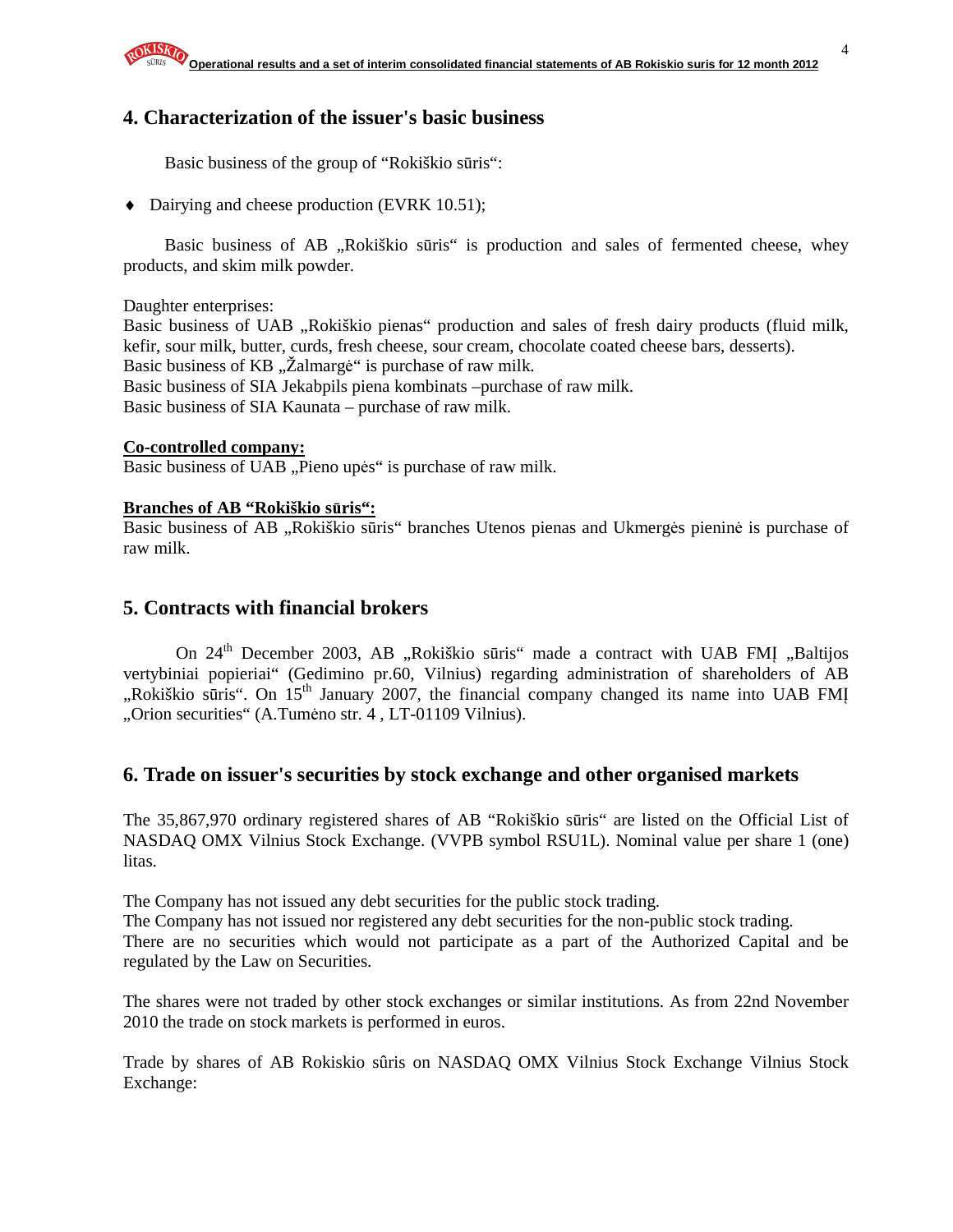|            | <b>Reporting period</b> |       |       | Price (Eur) |                  |                                    | Turnover (Eur) |                |                  |
|------------|-------------------------|-------|-------|-------------|------------------|------------------------------------|----------------|----------------|------------------|
| from       | to                      | max   | min   | aver.       | Last<br>sessions | Date of last<br>trading<br>session | max            | min            | Last<br>sessions |
| 2010.01.01 | 2010.03.31              | 1.043 | 0,840 | 0,987       | 1.014            | 2010.03.31                         | 135 646.90     | $\overline{0}$ | 14 822,98        |
| 2010.04.01 | 2010.06.30              | 1,054 | 0,970 | 1,026       | 0,973            | 2010.06.30                         | 508 303,30     | $\overline{0}$ | 3 9 3 2, 5 5     |
| 2010.07.01 | 2010.09.30              | 1,437 | 0,959 | 1,231       | 1,381            | 2010.09.30                         | 368 253,90     | $\overline{0}$ | 13 667,75        |
| 2010.10.01 | 2010.12.31              | 1.830 | 1,410 | 1,735       | 1,792            | 2010.12.30                         | 740 490,00     | $\overline{0}$ | $\overline{0}$   |
| 2011.01.01 | 2011.03.31              | 1,789 | 1,505 | 1,696       | 1,750            | 2011.03.31                         | 92 633.76      | $\overline{0}$ | $\overline{0}$   |
| 2011.04.01 | 2011.06.30              | 1.807 | 1,410 | 1,574       | 1,440            | 2011.06.30                         | 118 496.02     | $\overline{0}$ | 118 496,02       |
| 2011.07.01 | 2011.09.30              | 1,485 | 1,370 | 1,404       | 1,400            | 2011.09.30                         | 223.147,30     | $\Omega$       | 14 035,60        |
| 2011.10.01 | 2011.12.30              | 1,478 | 1,205 | 1,256       | 1,298            | 2011.12.30                         | 644 770.74     | $\overline{0}$ | 3 595,46         |
| 2012.01.01 | 2012.03.30              | 1,388 | 1,29  | 1,360       | 1,359            | 2012.03.30                         | 118 945,00     | $\overline{0}$ | $\Omega$         |
| 2012.04.01 | 2012.06.30              | 1,40  | 1,25  | 1,36        | 1,360            | 2012.06.29                         | 108 953.50     | $\mathbf{0}$   | 4 128,00         |
| 2012.07.01 | 2012.09.30              | 1,40  | 1,30  | 1,37        | 1,40             | 2012.09.28                         | 641 665.74     | $\overline{0}$ | 1 1 58,70        |
| 2012.10.01 | 2012.12.31              | 1,47  | 1,33  | 1,37        | 1,40             | 2012.12.28                         | 390 622,20     | $\mathbf{0}$   | 1950,00          |

#### **Trade on central market:**

## **Trade by the shares of AB "Rokiškio s**ū**ris" within January-December 2012**



Data source – website of AB NASDAQ OMX Vilnius: http://www.nasdaqomxbaltic.com/market/?instrument=LT0000100372&list=2&pg=details&tab=historical&lang=lt&curre ncy=0&downloadcsv=0&date=&start\_d=1&start\_m=1&start\_y=2012&end\_d=30&end\_m=9&end\_y=2012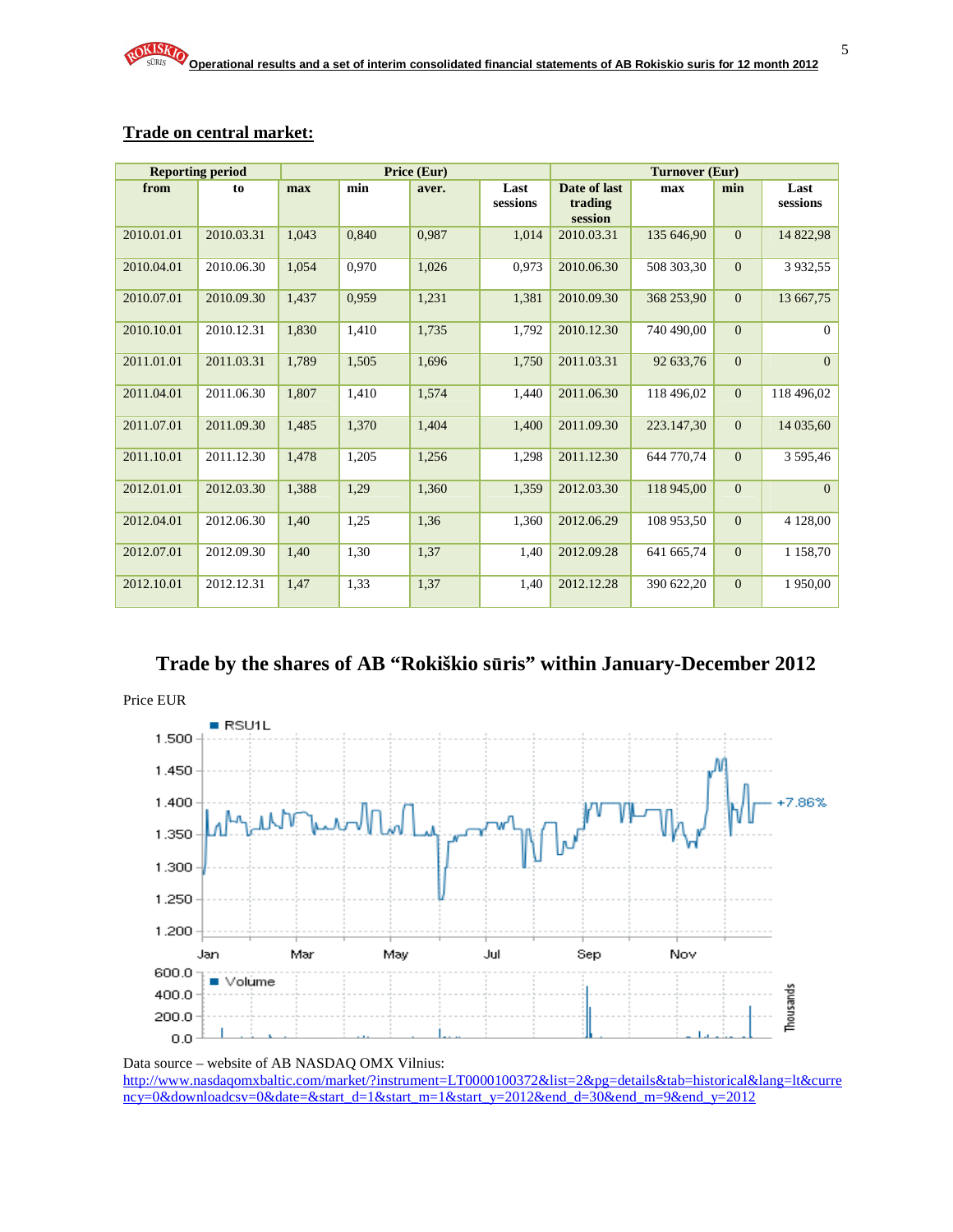| <b>Reporting period</b> |            | <b>Total turnover</b> |              | Date of last    | <b>Capitalisation</b> |
|-------------------------|------------|-----------------------|--------------|-----------------|-----------------------|
| from                    | to         | (units)               | (Eur)        | trading session | (Eur)                 |
|                         |            |                       |              |                 |                       |
| 2009.07.01              | 2009.09.30 | 1 1 2 3 6 7 1         | 781 760      | 2009.09.30      | 39 712 715            |
| 2009.10.01              | 2009.12.31 | 492 856               | 440 243      | 2009.12.30      | 33 403 233            |
| 2010.01.01              | 2010.03.31 | 988 352               | 975 929      | 2010.03.31      | 38 983 123            |
| 2010.04.01              | 2010.06.30 | 1 384 497             | 1 419 903    | 2010.06.30      | 37 406 882            |
| 2010.07.01              | 2010.09.30 | 829 929               | 1 022 024    | 2010.09.30      | 53 092 399            |
| 2010.10.01              | 2010.12.31 | 1 564 687             | 2715182      | 2010.12.30      | 68 893 250            |
| 2011.01.01              | 2011.03.31 | 482 039               | 817 582,95   | 2011.03.31      | 62 768 948            |
| 2011.04.01              | 2011.06.30 | 791 936               | 1 246 500,83 | 2011.06.30      | 51 649 877            |
| 2011.07.01              | 2011.09.30 | 821 016               | 1 152 527,70 | 2011.09.30      | 50 215 158            |
| 2011.10.01              | 2011.12.30 | 1 192 435             | 1498 010,23  | 2011.12.30      | 46 556 625            |
| 2012.01.01              | 2012.03.31 | 189 564               | 257 712,33   | 2012.03.31      | 48 744 571            |
| 2012.04.01              | 2012.06.30 | 228 464               | 310 179,89   | 2012.06.29      | 48 780 439            |
| 2012.07.01              | 2012.09.30 | 835 557               | 1 142 089,88 | 2012.09.28      | 50 215 158            |
| 2012.10.01              | 2012.12.31 | 525 165               | 717 997,30   | 2012.12.28      | 50 215 158            |

## **Capitalization of the Securities**

## **7. Authorized capital of the issuer**

As at 31<sup>st</sup> December 2012, the Authorized capital of AB "Rokiškio sūris":

| Type of shares             | Number of shares | Nominal value,<br>LTI. | Total nominal<br>value. LTL | Share of<br>authorized capital<br>(%) |
|----------------------------|------------------|------------------------|-----------------------------|---------------------------------------|
|                            |                  |                        |                             |                                       |
| Ordinary registered shares | 35 867 970       |                        | 35 867 970                  | 100,00                                |

All shares of AB "Rokiškio sūris" are paid-up, and they are not subject to any limitations of transference.

## **8. Shareholders.**

Total number of shareholders (as at 31.12.2012)– 5,683 shareholders.

**The shareholders having or owning over 5 per cent of the issuer's authorized capital (as at 31.12.2012):**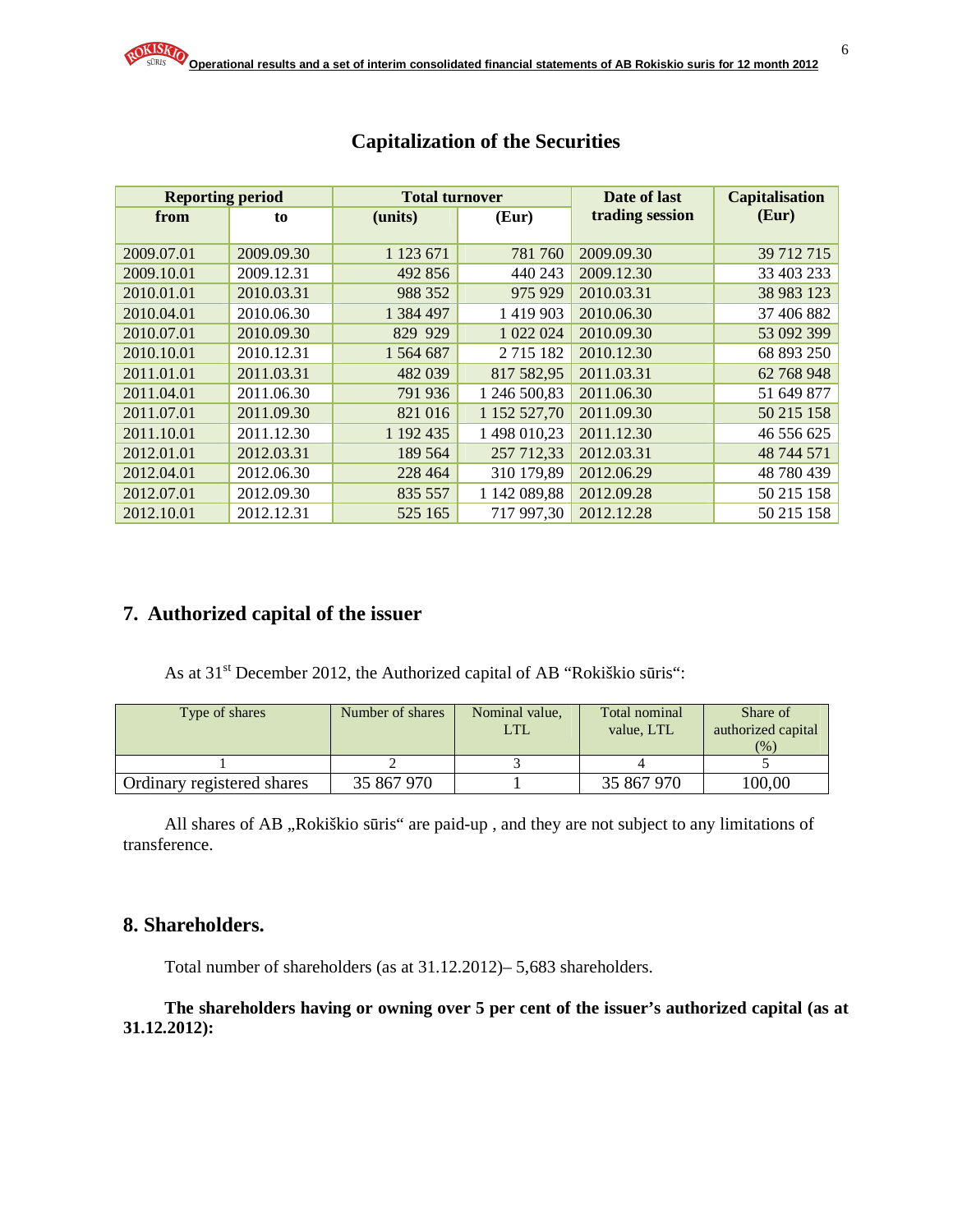| Name, surname<br>Name of company                                                           | <b>Address</b>                             |                            | <b>Proprietary rights</b> | <b>With associated</b><br>persons |                           |                            |
|--------------------------------------------------------------------------------------------|--------------------------------------------|----------------------------|---------------------------|-----------------------------------|---------------------------|----------------------------|
|                                                                                            |                                            | <b>Number of</b><br>shares | <b>Capital</b><br>share % | <b>Votes</b><br>$\frac{0}{0}$     | <b>Capital</b><br>share % | <b>Number</b><br>of shares |
| <b>UAB</b> "Pieno<br>pramonės investicijų<br>valdymas"<br><b>Company</b> code<br>173748857 | Pramonės g. 3,<br>Rokiškis<br>Lietuva      | 14 022 173                 | 39,09                     | 39,99                             | 68,70                     | 70,27                      |
| <b>Antanas Trumpa</b>                                                                      | Sodų 41a, Rokiškis<br>Lietuva              | 8 240 053                  | 22,97                     | 23,50                             | 68,70                     | 70,27                      |
| Capital Baltic<br>East<br><b>Fund</b><br><b>Company code</b><br>556546-8435                | Box 364, 111<br>93<br>Stockholm.<br>Sweden | 2 142 884                  | 5,97                      | 6,11                              |                           |                            |
| <b>Swedbank clients</b><br><b>Company code</b><br>10060701                                 | Liivalaia 8,<br>Tallinn<br>Estonia         | 2 506 617                  | 6,99                      | 7,15                              |                           |                            |
| AB "Rokiškio sūris"<br><b>Company</b> code<br>173057512                                    | Pramones str.<br>3, Rokiskis,<br>Lithuania | 802 094                    | 2,24                      |                                   |                           |                            |

## **9. Shareholders' rights**

#### **Shareholders have the following non-economic rights**:

- 1) to attend the general meetings of shareholders;
- 2) to make advance inquiries addressed to the company in regards with the items on the agenda of general meeting of shareholders;
- 3) based on the rights provided with the shares to vote on the general meetings of shareholders;
- 4) according with Part 1 of Article 18 of the Law on the Joint Stock Companies to obtain information on the company's operations;
- 5) to address the court requesting to bring an action of damages against the company if the damage was caused by noncompliance or inadequate compliance with duties of the company manager and board of directors as stated by the Law on Joint Stock Companies of the Republic of Lithuania or other laws, as well as the Articles of Association and or in any other cases as stated by the Lithuanian Laws;
- 6) other non-economic rights established by the Lithuanian Laws.

#### **Shareholders have the following property rights**:

1) to receive a certain portion of the Company's profit (dividend);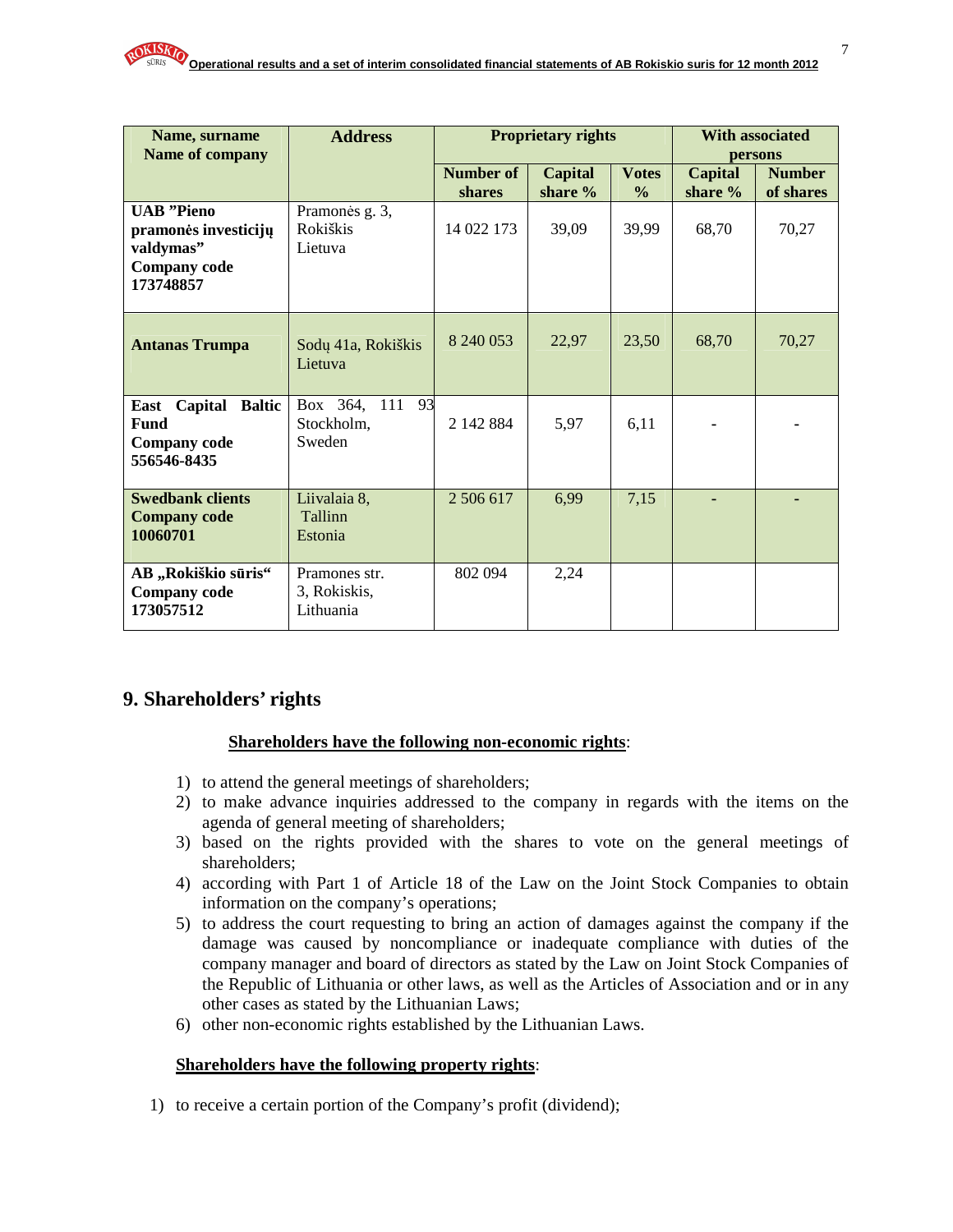- 2) to receive a certain portion of the company's funds when its authorized capital is decreased in order to pay out the fund to shareholders;
- 3) to receive shares without payment if the authorised capital is increased from the funds of the Company;
- 4) to have priority in acquiring the newly issued shares or convertible bonds of the Company unless the General Meeting of the Shareholders resolves to waive such right complying with the applicable Law;
- 5) to lend to the Company as determined by the Laws of the Republic of Lithuania, the company however cannot mortgage its assets when borrowing from shareholders. When the company borrows from shareholders the interest cannot exceed the average interest rate of the local commercial banks on the day of contracting. In this case the company and shareholders must not agree regarding the higher rate of interest;
- 6) to receive a portion of assets of the Company in liquidation;
- 7) other property rights established by the Lithuanian Laws.

The rights identified by points 1, 2, 3 and 4 are provided to the persons who were the company's shareholders at the end of the tenth working day after the corresponding general meeting of shareholders.

## **10. Information on purchase of issuer's own shares**

During the public quotation from  $2011.09.07$  to  $2011.09.20$  AB  $\alpha$ , Rokiškio sūris" acquired 788,804 own shares which made 2.20 % of the company's authorized capital, and during the period from 2011.12.01 to 2012.12.14 it was acquired 13,290 own shares which made 0.04 % of the company's authorized capital.

As at the end of the reporting period  $(30<sup>th</sup>$  September 2012), AB "Rokiškio sūris" has in treasure 802,094 ordinary registered shares and it makes 2.24 % of the company's authorized capital.

Treasury shares have no voting right.

### **11. Operations of the issuer**

AB "Rokiškio sūris" is one of the largest and most modern dairy production companies in Lithuania. The main activity of the company is production and sales of fermented cheese, fresh dairy products, butter, milk powders, whey and other milk products.

The Group's production is developed in the towns of Rokiškis (AB , Rokiškio sūris"), Utena (UAB "Rokiškio pienas") and Ukmerge (UAB "Rokiškio pienas" subsidiary "Ukmergės pieninė").

Specialization of Rokiskis production plant – fermented cheese, lactose and whey products.

Specialization of Utena production plant – fresh dairy products for the local market, whey protein concentrate, milk powder and butter production.

Specialization of Ukmerge production plant – curd and curd cheese production.

Cheese production in Rokiskis includes fresh, semi hard and hard cheeses. The group of fresh cheeses consists of ,,Cagliata" (various fat content and weight), and ,,Mozzarella". The group of semi hard cheeses consists of the cheeses such as Rokiškio sūris (various fat content and weight) ,Saulės sūris, Lietuviškas, "Gouda", Edamo cheese, Cheese "Visiems", "Naminis", "Žaloji karvutė" etc. the group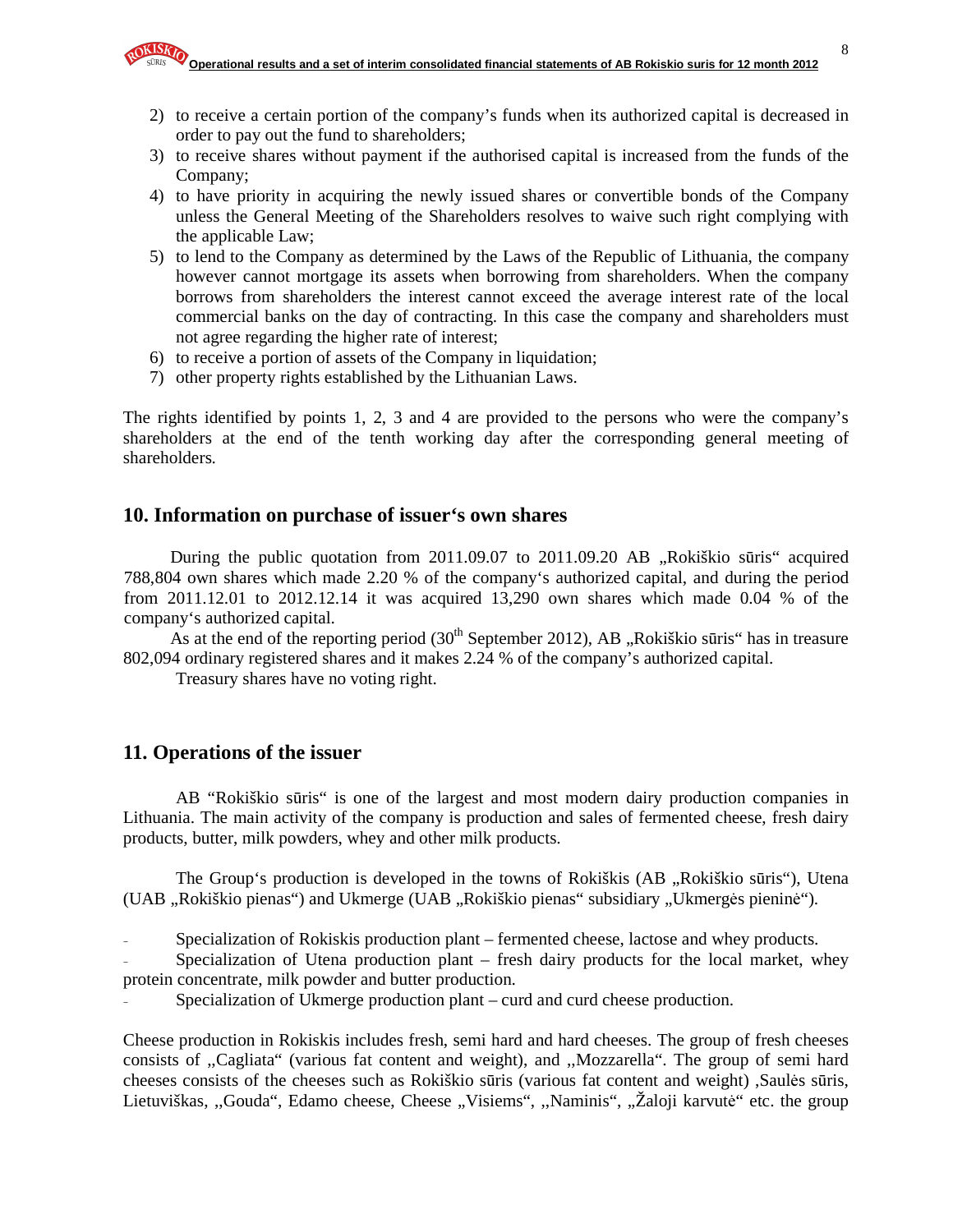of hard cheese consists of Kietasis sūris (various fat and moisture content and weight), cheese ,,Gojus", and ,,Montecampo".

Aside the main production of fermented cheeses, Rokiskis also produces fluid WPC (whey protein concentrate), which is used for the production of WPC powders, milk sugar (lactose), processed cheese, smoked cheese.

In term of production, the year 2012 was favourable to AB ,,Rokiškio sūriui". The company produced highest amounts of cheese, WPC powders and lactose compared to any other periods before.

| <b>Production</b> / Year   | 2009   | 2010   | 2011   | 2012   |
|----------------------------|--------|--------|--------|--------|
| <b>Fermented cheese, t</b> | 25.392 | 28.142 | 29.508 | 35.751 |
| Cream $35%$ fat, t         | 10.679 | 10.099 | 10.642 | 14.969 |
| Whey cream 35% fat, t      | 1.464  | 1.542  | 1.347  | 1.503  |
| <b>WPC</b> powders, t      | 3.923  | 5.339  | 6.313  | 7.515  |
| Lactose, t                 | 8.297  | 10.190 | 11.039 | 12.146 |
| Processed cheese, t        | 767    | 708    | 749    | 749    |
| Smoked cheese, t           | 132    | 81     | 71     | 48     |

Production quantities of AB ,,Rokiškio sūris":

Production quantities of AB ,,Rokiškio sūris" in 2012

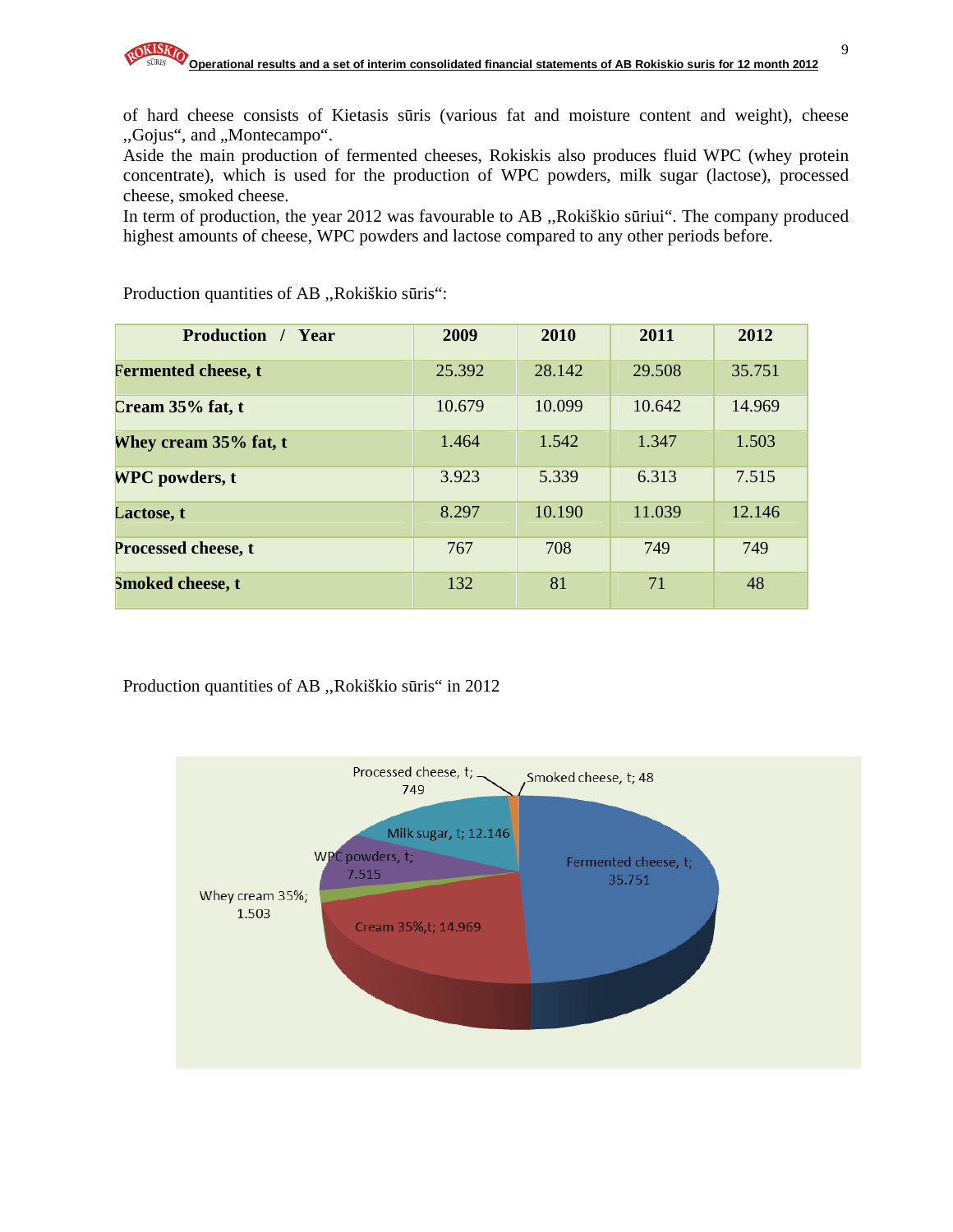Twelve month consolidated non-audited net profit of AB "Rokiškio sūris" Group is equal to LTL 29.212 million, i.e. 5.64 % more than during the same period of the last year. Twelve month consolidated audited net profit of the Group in 2011 was equal to LTL 27.653 million. The net profitability of the Group within 2012 made 3.7 per cent.

AB "Rokiškio sūris" is one of the largest and most modern dairy production companies in Lithuania. The sales are widely spread including the export to East and West markets as well as a range of fresh dairy products sold on the local market and neighbourhood countries.

# **Sales markets January-December 2011 and January-December 2012**

| <b>Countries</b>   | <b>Sold</b> |                       |         |                              |  |  |
|--------------------|-------------|-----------------------|---------|------------------------------|--|--|
|                    |             | January-December 2011 |         | <b>January-December 2012</b> |  |  |
|                    | k LTL       | %                     | k LTL   | %                            |  |  |
| Lithuania          | 225 725     | 32,81                 | 241 387 | 30,31                        |  |  |
| European countries | 341 615     | 49,65                 | 400 368 | 50,27                        |  |  |
| Other              | 120 685     | 17,54                 | 154 652 | 19,42                        |  |  |
| <b>Total</b>       | 688025      | 100                   | 796 407 | 100                          |  |  |



The consolidated non-audited sales of 2012 of AB, Rokiškio sūris Group made LTL 796.407 million, i.e. 15.75 per cent more than during the same period of last year. The consolidated sales of the same period of 2011 made LTL 688.025 million.

The improved results compared to the same period of last year were caused by the increased quantities of exported production.

The main change in the raw milk purchasing sector was the decrease of raw milk prices and increase of the purchased amount of raw milk.

Within 2012 in Lithuania it was bought 1,360 thousand tons of natural milk, i.e. more by 3.1 per cent compared to 2011 (1,317 thousand tons).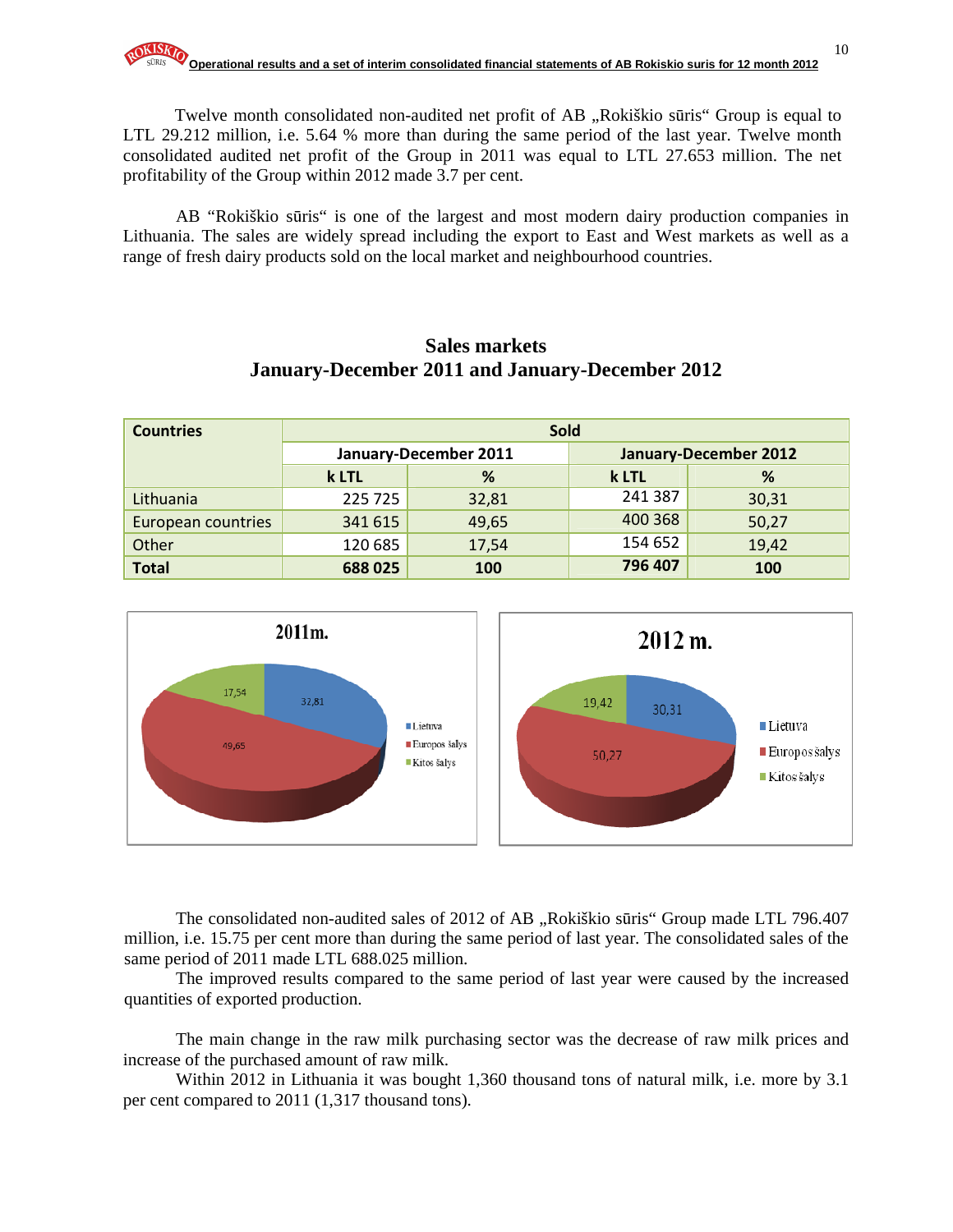The January 2013 price for natural milk paid to the farmers with more than 40 tons of milk per month increased by 1.00 per cent compared to December 2012 (from LTL 1,179/ t to LTL 1,191/ t), and compared to January 2012 it increased by 0.9 per cent (from LTL 1,181/ t to LTL 1,191/ t).

The table below shows prices of raw milk paid by the Group to large farmers with the farms of European size delivering over 40 tons raw milk per month during the nine month period 2011 and 2012.

| <b>Month</b>                                   | <b>Price of purchased</b><br>natural milk |             |  |
|------------------------------------------------|-------------------------------------------|-------------|--|
|                                                | 2011 (Lt/t)                               | 2012 (Lt/t) |  |
| January                                        | 1.142                                     | 1.173       |  |
| February                                       | 1.197                                     | 1.204       |  |
| March                                          | 1.201                                     | 1.155       |  |
| <b>April</b>                                   | 1.230                                     | 1.130       |  |
| May                                            | 1.212                                     | 1.012       |  |
| June                                           | 1.087                                     | 948         |  |
| July                                           | 1.052                                     | 931         |  |
| <b>August</b>                                  | 1.057                                     | 936         |  |
| September                                      | 1.137                                     | 982         |  |
| October                                        | 1.171                                     | 1.125       |  |
| <b>November</b>                                | 1.204                                     | 1.139       |  |
| <b>December</b>                                | 1.182                                     | 1.164       |  |
| Average milk purchasing<br>price for 12 months | 1.153                                     | 1.072       |  |

In 2012, AB"Rokiškio sūris" purchased 501.1 thousand tons of natural milk (aver. fat content 4.08 per cent and protein content 3.26 per cent) or more by 20.3 per cent compared to 2011.

Due to the increased amount of purchased raw milk within 2012, the production of fermented cheese as well as by products (WPC, lactose, cream etc.) increased also. Consequently, the production costs rose as well. In addition, the increase of key costs was caused by higher prices of power resources, mostly steam and gas. The increase of costs of transportation of raw milk and finished products was caused by higher petrol prices.

#### **12. Management bodies of the issuer**

In accordance with the Articles of Association of AB "Rokiškio sūris", the managing bodies of the company are as follows: General shareholders' meeting, the Board of Directors and the Chief Executive Officer.

The competence and procedure of announcement applied to the general shareholders' meeting complies with the competence and procedure of announcement applied to the general shareholders' meeting established by the Law on Joint Stock Companies.

The Board of Directors is a collegial management body comprised of 5 (five) members. The Board members are elected and recalled by the general shareholders' meeting pursuing the procedure set by the Law on Joint Stock Companies.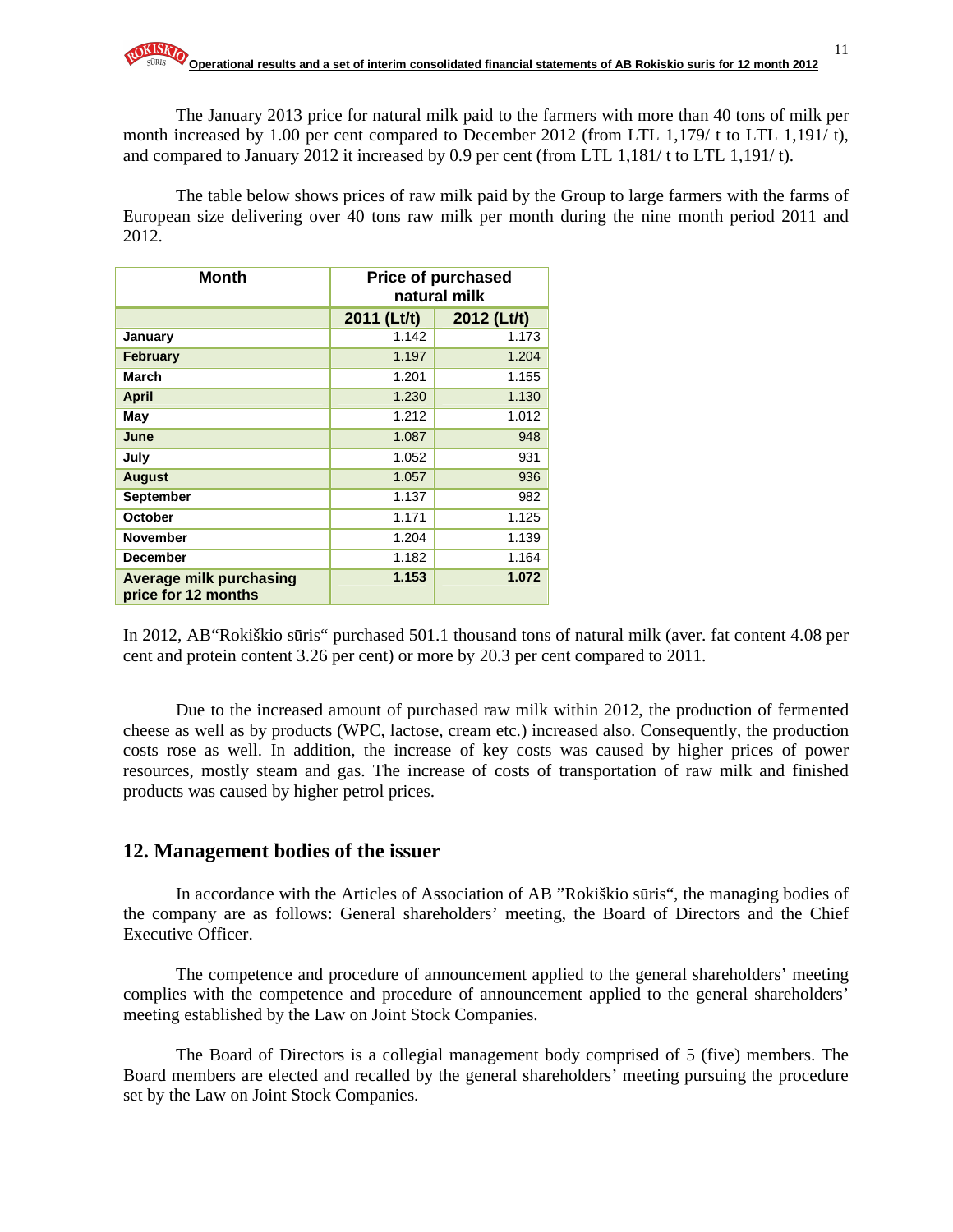The Chief Executive Officer is a one-man management body who organizes everyday activities of the company, discusses and solves the company's long term strategic objectives as well as issues of business plans. Within relationship between the company and other persons, the Chief Executive Officer acts determinatively on behalf of the company.

#### **Members of the Board of Directors**:

**Dalius Trumpa** – Board Chairman (elected on  $17<sup>th</sup>$  July 2012). Owns 1,002,697 ordinary registered shares. i.e.  $2.80\%$  of the Authorized capital and  $2.86\%$  of votes of AB "Rokiškio sūris".

Education – university degree. Works for the company since 1991. As from 2002 in the capacity of production director. As from 2007 appointed a deputy director. Also the director of UAB Rokiskio pienas from 2007.

Participation in the activities of other companies:

Shareholder of UAB" Pieno pramonės investicijų valdymas", having 3,91 % of the company's shares and votes;

Chief executive officer of UAB "Rokiškio pienas", having no shares;

Director of UAB "Rokvalda", having 100% of shares and votes;

Antanas Kavaliauskas - Deputy Chairman (elected on 17<sup>th</sup> July 2012), the Chief Financial Officer of AB "Rokiškio sūris", having no ownership of AB "Rokiškio sūris".

Works for the company since 2002 in the capacity of finance director. Education – university degree. In 1997, obtained a master degree of finance management in Kaunas technology university. As from 2002, a certified member of international accountants association ACCA.

Participation in the activities of other companies:

Shareholder of UAB "Pieno pramonės investicijų valdymas" owning 3,91% of shares of UAB" Pieno pramonės investicijų valdymas".

Board Chairman of Latvian company SIA Jekabpils piena kombinats, having no shares;

Director of Lithuanian dairy association "Pieno centras", having no shares.

**Ramūnas Vanagas -** Board member (elected on 17<sup>th</sup> July 2012), Development Director of AB ",Rokiškio sūris", having no ownership of shares of AB "Rokiškio sūris".

Education – university degree. Works for the company since 2005 in the capacity of business development director.

Participation in the activities of other companies:

No participation in other companies' activities.

**Darius Norkus - Board member, (elected on 17<sup>th</sup> July 2012), Sales and Marketing director of AB** "Rokiškio sūris", having no shares of the company.

Education – university degree. Works for the company since 2001 in the capacity of the sales and marketing director.

Participation in the activities of other companies:

Shareholder of UAB "Pieno pramonės investicijų valdymas", having 3,91 % of the company's shares and votes;

Term of election of the Board of Directors is 4 years. The cadence ends on  $17<sup>th</sup>$  July 2016.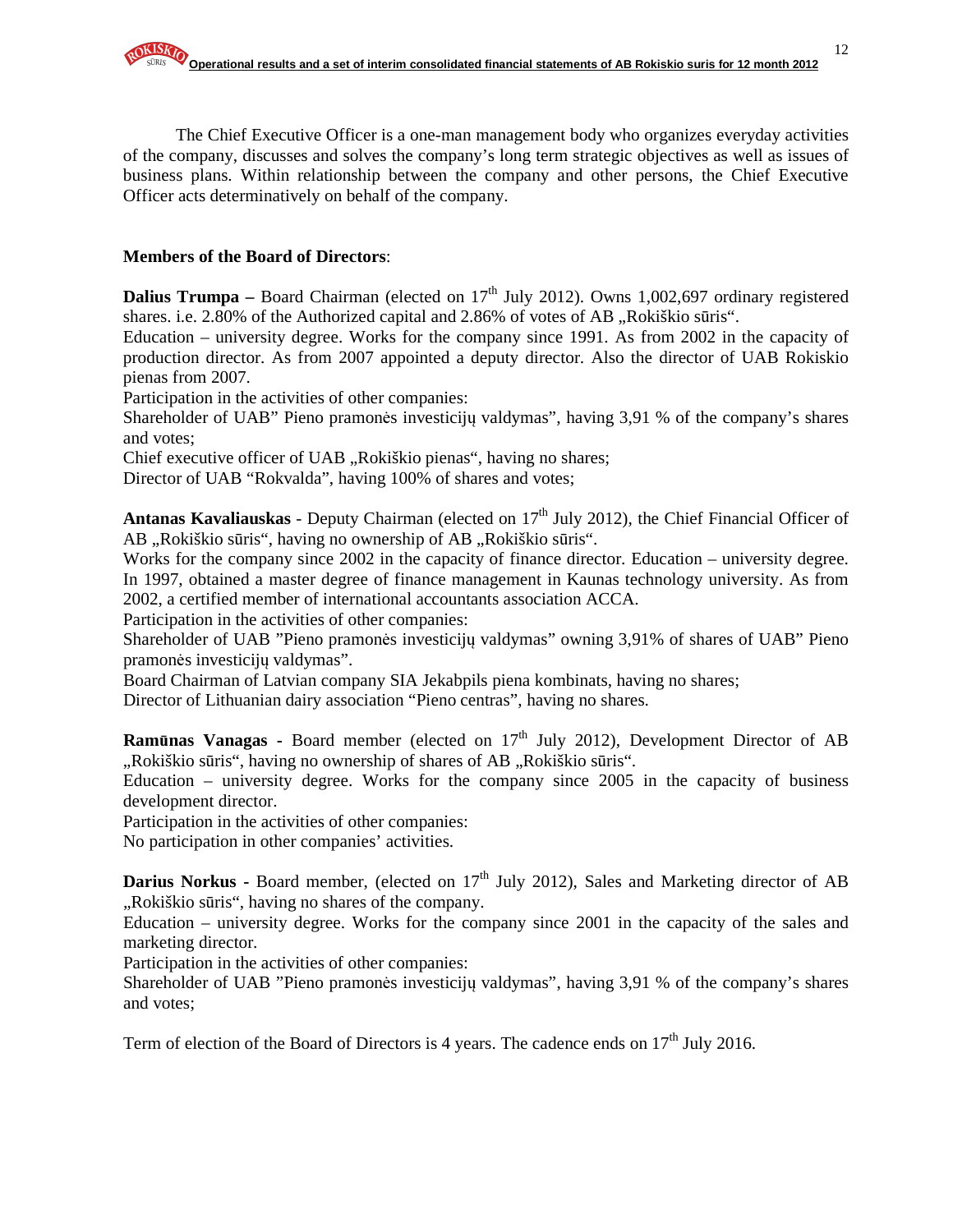#### **Manager of the Company:**

The Chief Executive Officer is a one-man management body who organizes everyday activities of the company. Within relationship between the company and other persons, the Chief Executive Officer acts determinatively on behalf of the company.

#### **Information on the company's manager (director):**

#### **The CEO of the Company:**

Antanas Trumpa owning 8,240,053 ordinary registered shares of AB "Rokiškio sūris", i.e. 22.97% of the authorized capital of AB "Rokiškio sūris" and 23.50% of votes.

Education – university degree. Works for the company as from 1966. In 1979, prepared a dissertation "Organizing the work of vacuum aparatus" in Kaunas Politechnical Institute, consequently on 12th October 1994 was granted a doctor degree by Lithuanian Science Council.

Participation in the activities of other companies:

Shareholder of UAB "Pieno pramonės investicijų valdymas" with 6,758, i.e. 67.04% of the shares and votes of UAB" Pieno pramonės investicijų valdymas".

#### **Information on the company's finance director:**

#### **Chief Financial Officer Antanas Kavaliauskas**

For more information about the Chief Financial Officer see point 12 as per information about the management bodies.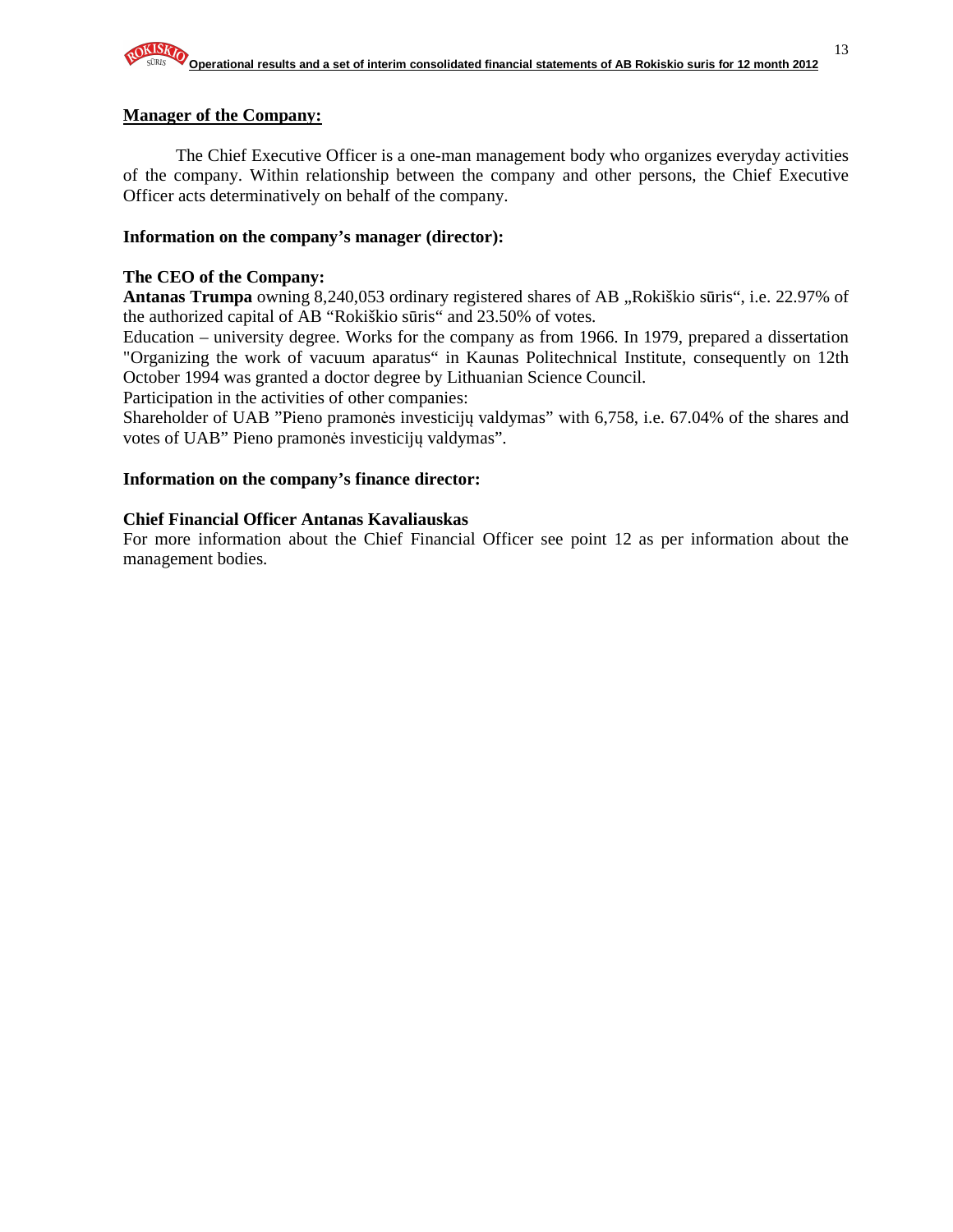#### **AB "ROKIŠKIO S**Ū**RIS" CONSOLIDATED AND PARENT COMPANY'S FINANCIAL STATEMENTS as at 31st December 2012**

Company code 173057512, address: Pramonės g. 3, LT-42150 Rokiškis, Lithuania

(All tabular amounts are in LTL '000 unless otherwise stated)

## **13. Consolidated Balance sheet**

|                                     | December 31, 2012 |         | December 31, 2011 |         |
|-------------------------------------|-------------------|---------|-------------------|---------|
|                                     |                   |         |                   |         |
| <b>PROPERTY</b>                     |                   |         |                   |         |
| Long-term tangible assets           | 146 438           |         | 169 310           |         |
| Intangible assets (with prestige)   | 1 1 2 2           |         | 1 3 3 0           |         |
| Other receivables in a year         | 18888             |         | 17 303            |         |
|                                     |                   | 166448  |                   | 187 943 |
| <b>Current assets</b>               |                   |         |                   |         |
| Inventories                         | 94 871            |         | 94 968            |         |
| Receivables and advance payments    | 130 399           |         | 100 880           |         |
| Short-term investments              | 56 639            |         | 53 490            |         |
| Cash and cash equivalents           | 6 0 29            |         | 10 576            |         |
|                                     |                   | 287 938 |                   | 259 914 |
| <b>Total assets</b>                 |                   | 454 386 |                   | 447 857 |
| <b>EQUITY AND LIABILITIES</b>       |                   |         |                   |         |
| Capital and reserves                |                   |         |                   |         |
| Ordinary shares                     | 35 868            |         | 35 868            |         |
| Share premium                       | 41 473            |         | 41 473            |         |
| Reserve for acquisition of          | 40 287            |         | 40 287            |         |
| treasury shares                     |                   |         |                   |         |
| Treasury shares                     | (3868)            |         | (3868)            |         |
| Other reserves                      | 71 744            |         | 82 5 98           |         |
| Retained earnings                   | 128 269           |         | 93 004            |         |
|                                     |                   | 313 773 |                   | 289 362 |
| <b>Non-current liabilities</b>      |                   |         |                   |         |
| Deferred income                     | 15 104            |         | 18 10 8           |         |
|                                     |                   | 15 104  |                   | 18 108  |
| <b>Current liabilities</b>          |                   |         |                   |         |
| Trade and other payables            | 58 879            |         | 58 568            |         |
| Tax liabilities                     | 7633              |         | 6 0 3 0           |         |
| Deferred income                     | 2638              |         | 3 2 5 8           |         |
| Provisions                          |                   |         | 824               |         |
| Financial debts                     | 56 359            |         | 71 707            |         |
|                                     |                   | 125 509 |                   | 140 387 |
| <b>Total equity and liabilities</b> |                   | 454 386 |                   | 447857  |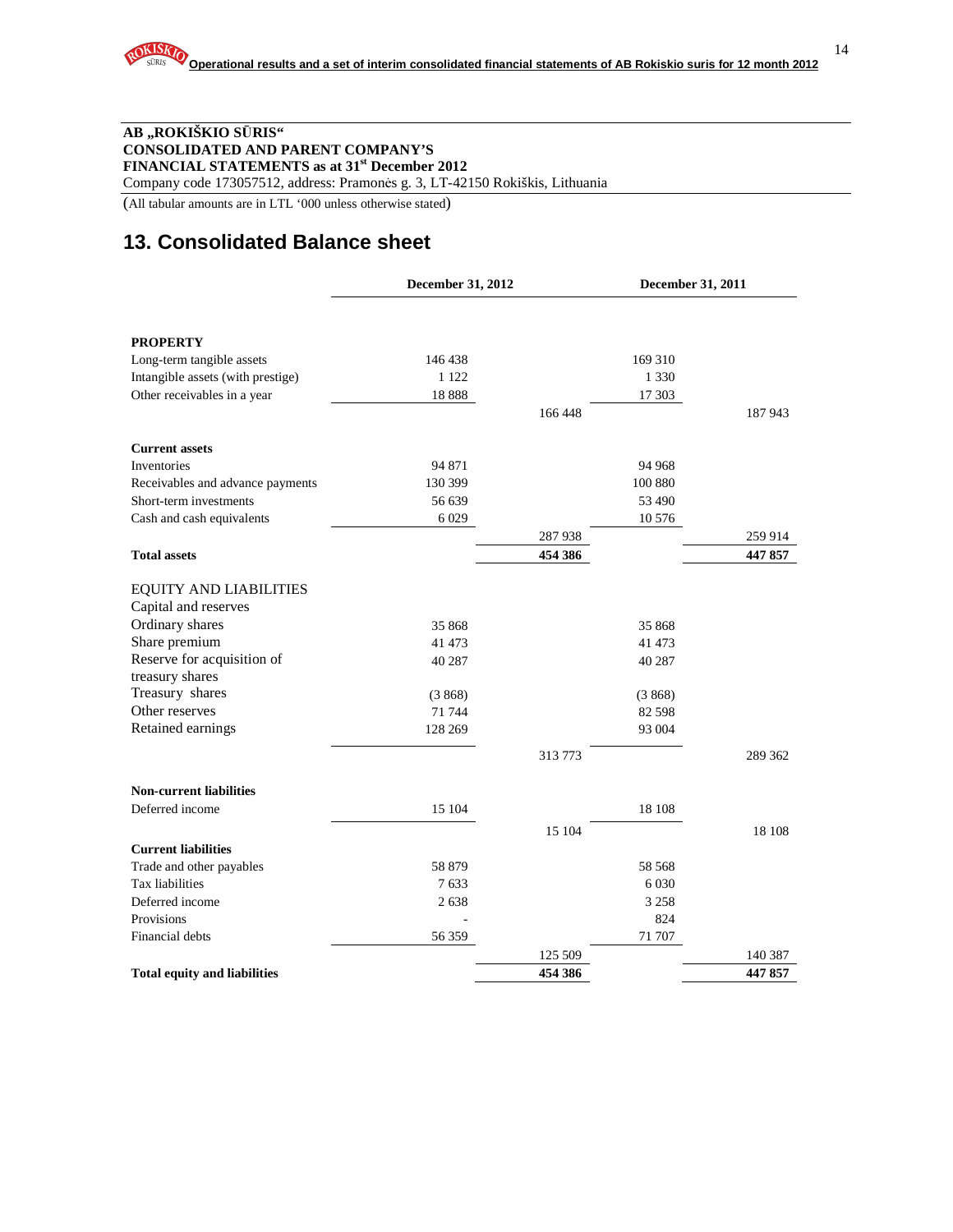#### **AB "ROKIŠKIO S**Ū**RIS" CONSOLIDATED AND PARENT COMPANY'S FINANCIAL STATEMENTS as at 31st December 2012**

Company code 173057512, address: Pramonės g. 3, LT-42150 Rokiškis, Lithuania

(All tabular amounts are in LTL '000 unless otherwise stated)

## **14. Consolidated Statement of comprehensive income**

|                                                         | <b>January - December</b> |          | <b>October - December</b> |           |
|---------------------------------------------------------|---------------------------|----------|---------------------------|-----------|
|                                                         | 2012                      | 2011     | 2012                      | 2011      |
| <b>Sales</b>                                            | 796 407                   | 688 025  | 214 710                   | 169817    |
| Cost of sales                                           | (707 201)                 | (590354) | (189732)                  | (152 736) |
| <b>Gross profit</b>                                     | 89 20 6                   | 97 671   | 24 978                    | 17081     |
| Selling and marketing expenses                          | (52596)                   | (62530)  | (12585)                   | (4574)    |
| <b>Operating profit (loss)</b>                          | 36 610                    | 35 141   | 12 3 93                   | 12 507    |
| Finance costs                                           | (1590)                    | (1904)   | (646)                     | (3 288)   |
| <b>Profit before tax</b>                                | 35 0 20                   | 33 237   | 11747                     | 9 2 1 9   |
| Income tax (accumulation)                               | (5808)                    | (5584)   | (2709)                    | (1238)    |
| <b>Operating activity income (loss)</b>                 | 29 21 2                   | 27 653   | 9038                      | 7981      |
| Net profit (loss)                                       | 29 21 2                   | 27 653   | 9038                      |           |
| Gain on revaluation of property, plant<br>and equipment |                           | 88 4 30  |                           |           |
| Deferred income tax on revaluation                      |                           | (13265)  |                           |           |
| Total comprehensive income for the<br>year              | 29 21 2                   | 102 818  | 9038                      |           |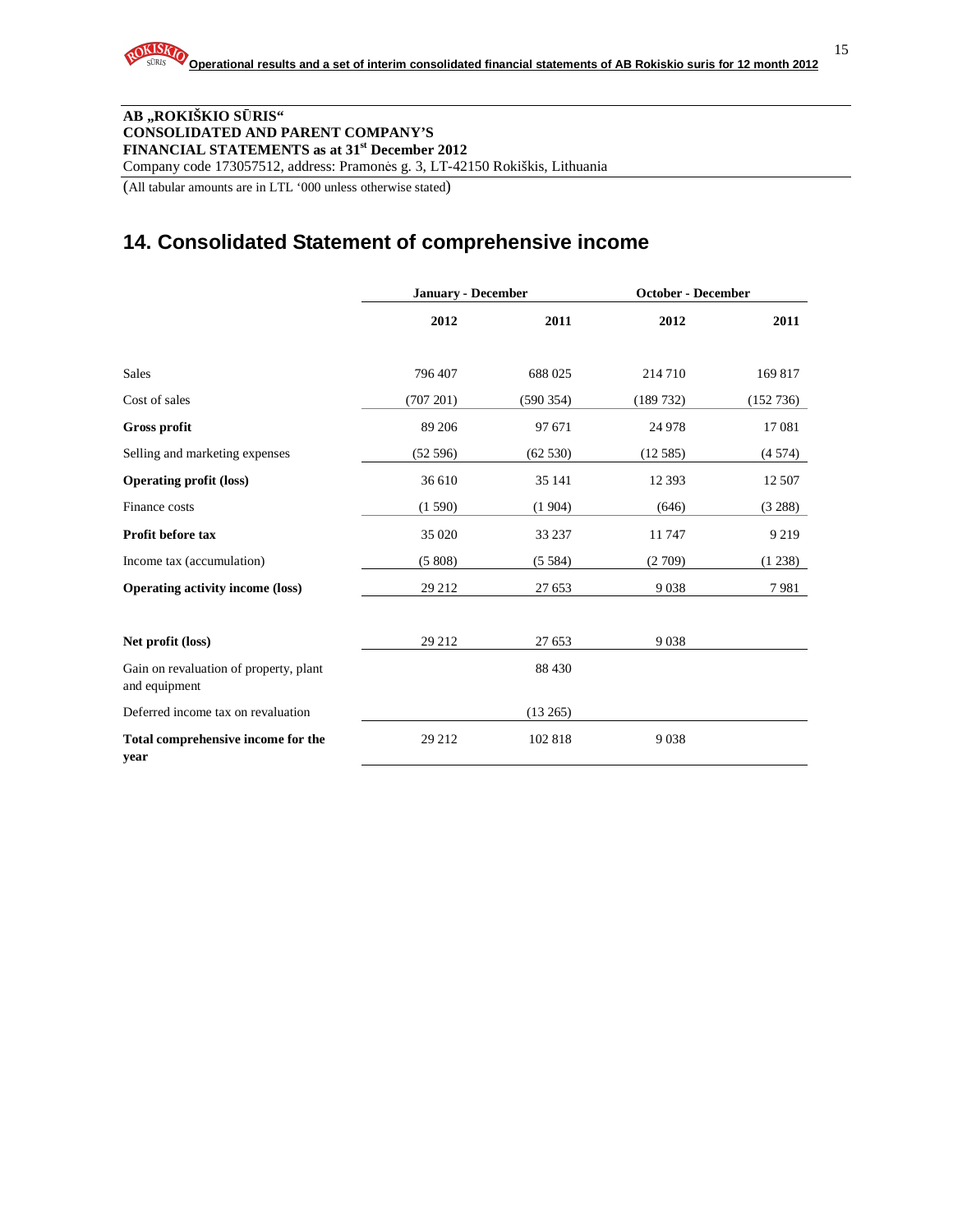#### **AB "ROKIŠKIO S**Ū**RIS" CONSOLIDATED AND PARENT COMPANY'S FINANCIAL STATEMENTS as at 31st December 2012**

Company code 173057512, address: Pramonės g. 3, LT-42150 Rokiškis, Lithuania

(All tabular amounts are in LTL '000 unless otherwise stated)

## **15. Consolidated cash flow statement**

|                                                                    | <b>January - December</b> |          |  |  |
|--------------------------------------------------------------------|---------------------------|----------|--|--|
| <b>Operating activities</b>                                        | 2012                      | 2011     |  |  |
| Profit before tax and minority interest                            | 35 0 20                   | 33 237   |  |  |
| Corrections:                                                       |                           |          |  |  |
| depreciation                                                       | 34 066                    | 23 4 91  |  |  |
| depreciation (negative prestige not included)                      | 350                       | 139      |  |  |
| written off long-term tangible assets<br>$\overline{\phantom{a}}$  | 33                        | 44       |  |  |
| loss in long-term tangible asset sales<br>$\overline{\phantom{a}}$ | (83)                      | (142)    |  |  |
| interest expenses                                                  | 1590                      | 1903     |  |  |
| interest income<br>$\overline{\phantom{a}}$                        | (2656)                    | (2648)   |  |  |
| net unrealized currency exchange profit<br>÷                       | (1133)                    | (63)     |  |  |
| other corrections<br>÷                                             | 310                       | 329      |  |  |
| depreciation of long-term tangible asset support                   | (2638)                    | (3 259)  |  |  |
| Circulating capital changes:                                       |                           |          |  |  |
| - inventories                                                      | 97                        | (34071)  |  |  |
| - payables                                                         | 3 0 1 1                   | 5 6 7 9  |  |  |
| - receivables and advance payments                                 | (29519)                   | (9937)   |  |  |
| Cash flows generated from operating activities                     | 38 4 48                   | 14 702   |  |  |
| Interest paid                                                      | (1590)                    | (1903)   |  |  |
| Income tax paid                                                    | (771)                     | (2139)   |  |  |
| Net cash flows from investing activities                           | 36 0 87                   | 10 660   |  |  |
|                                                                    |                           |          |  |  |
| <b>Investing activities</b>                                        |                           |          |  |  |
| Purchase of long-term tangible assets                              | (11431)                   | (16674)  |  |  |
| Purchase of intangible assets                                      |                           | (977)    |  |  |
| Loans granted to farmers and employees                             | (3.058)                   | (15292)  |  |  |
| Proceeds from long-term tangible asset sales                       | 188                       | 628      |  |  |
| Other loans                                                        | (25094)                   | (19199)  |  |  |
| Repayments of loans granted to farmers and employees               | 11 571                    | 12433    |  |  |
| Interest received                                                  | 2 3 4 9                   | 2648     |  |  |
| Repayments of other loans                                          | 5 1 8 9                   | 8 2 9 5  |  |  |
| Subsidies for long-term tangible assets                            | 1 0 5 2                   | 3 4 0 5  |  |  |
| Net cash flows from investing activities                           | (19234)                   | (24733)  |  |  |
|                                                                    |                           |          |  |  |
| <b>Financing activities</b>                                        |                           |          |  |  |
| Acquisition of treasury shares                                     |                           | (3, 868) |  |  |
| Loans granted                                                      | 641 010                   | 971 485  |  |  |
| Loan repayments received                                           | (645495)                  | (955993) |  |  |
| Dividends paid                                                     | (4801)                    | (3688)   |  |  |
| Net cash flows from financing activities                           | (9286)                    | 7936     |  |  |
| Net increase in cash and cash equivalents                          | 7567                      | (6137)   |  |  |
| Cash and cash equivalents at the beginning of the period           | (1538)                    | 4 5 9 9  |  |  |
|                                                                    |                           |          |  |  |
| Cash and cash equivalents at the end of the period                 | 6029                      | (1538)   |  |  |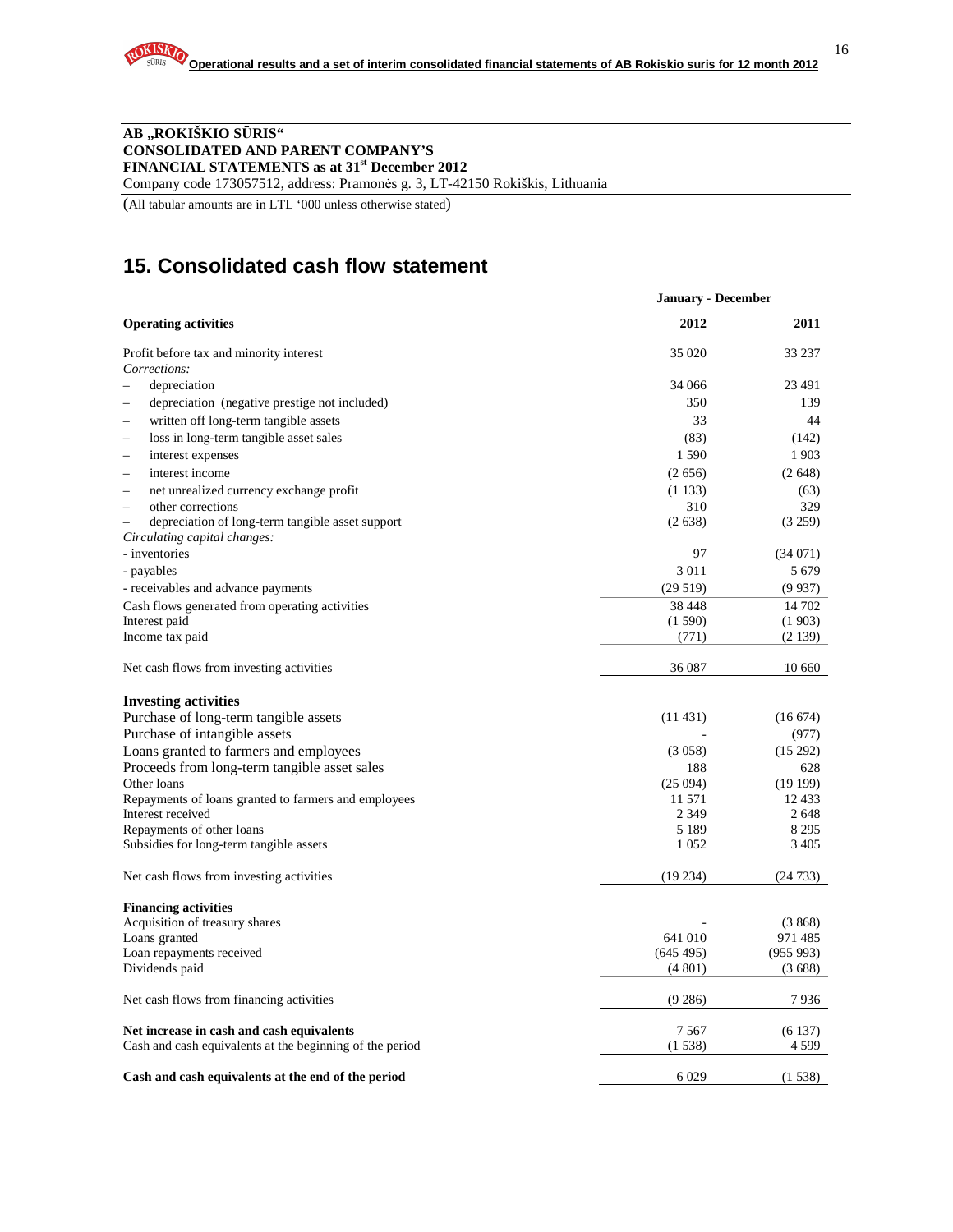#### **AB "ROKIŠKIO S**Ū**RIS" CONSOLIDATED AND PARENT COMPANY'S FINANCIAL STATEMENTS as at 31st December 2012**  Company code 173057512, address: Pramonės g. 3, LT-42150 Rokiškis, Lithuania

(All tabular amounts are in LTL '000 unless otherwise stated)

## **16. Consolidated Own Capital Change Statement**

|                                                                   | <b>Share</b><br>capital | <b>Share</b><br>premium | <b>Reserve</b><br>for<br>acquisition<br>of treasury<br>shares | <b>Treasury</b><br>shares | Other<br>reserves | <b>Retained</b><br>earnings | Total   | <b>Minority</b><br>share | <b>Total</b> |
|-------------------------------------------------------------------|-------------------------|-------------------------|---------------------------------------------------------------|---------------------------|-------------------|-----------------------------|---------|--------------------------|--------------|
| <b>Balance</b> at December<br>31st 2010                           | 38 4 45                 | 41 473                  | 29 188                                                        | (11478)                   | 7433              | 89 123                      | 194 184 | 450                      | 194 634      |
| <b>Comprehensive income</b>                                       |                         |                         |                                                               |                           |                   | 27 5 69                     | 27 5 69 | 84                       | 27 653       |
| Other comprehensive<br>income                                     |                         |                         |                                                               |                           | 75 165            |                             | 75 165  |                          | 75 165       |
| <b>Total comprehensive</b><br>income in 2011                      |                         |                         |                                                               |                           | 75 165            | 27 569                      | 102 734 | 84                       | 102 818      |
| <b>Transactions with owners</b>                                   |                         |                         |                                                               |                           |                   |                             |         |                          |              |
| Dividends related to 2010                                         |                         |                         |                                                               |                           |                   | (3688)                      | (3688)  |                          | (3688)       |
| Decrease in share<br>capital / cancellation of<br>treasury shares | (2577)                  |                         | (8901)                                                        | 11 478                    |                   |                             |         |                          |              |
| Acquisition of treasury<br>shares                                 |                         |                         |                                                               | (3868)                    |                   |                             | (3868)  |                          | (3868)       |
| <b>Allocation to reserves</b>                                     |                         |                         | 20 000                                                        |                           |                   | (20000)                     |         |                          |              |
| <b>Acquisition of non-</b><br>controllable share of<br>subsidiary |                         |                         |                                                               |                           |                   |                             |         | (534)                    | (534)        |
| <b>Transactions with owners</b><br>in total                       | (2577)                  |                         | 11 099                                                        | 7610                      |                   | (23688)                     | (7556)  | (534)                    | (8090)       |
| <b>Balance at 31st December</b><br>2011                           | 35 868                  | 41 473                  | 40 287                                                        | (3868)                    | 82 598            | 93 004                      | 289 362 |                          | 289 362      |
| <b>Comprehensive income</b>                                       |                         |                         |                                                               |                           |                   | 29 212                      | 29 21 2 |                          | 29 21 2      |
| Other comprehensive<br>income                                     |                         |                         |                                                               |                           | (10854)           | 10854                       |         |                          |              |
| Dividends related to 2011                                         |                         |                         |                                                               |                           |                   | (4801)                      | (4801)  |                          | (4801)       |
| <b>Balance at 31st December</b><br>2012                           | 35 868                  | 41 473                  | 40 287                                                        | (3868)                    | 71 744            | 128 269                     | 313773  |                          | 313773       |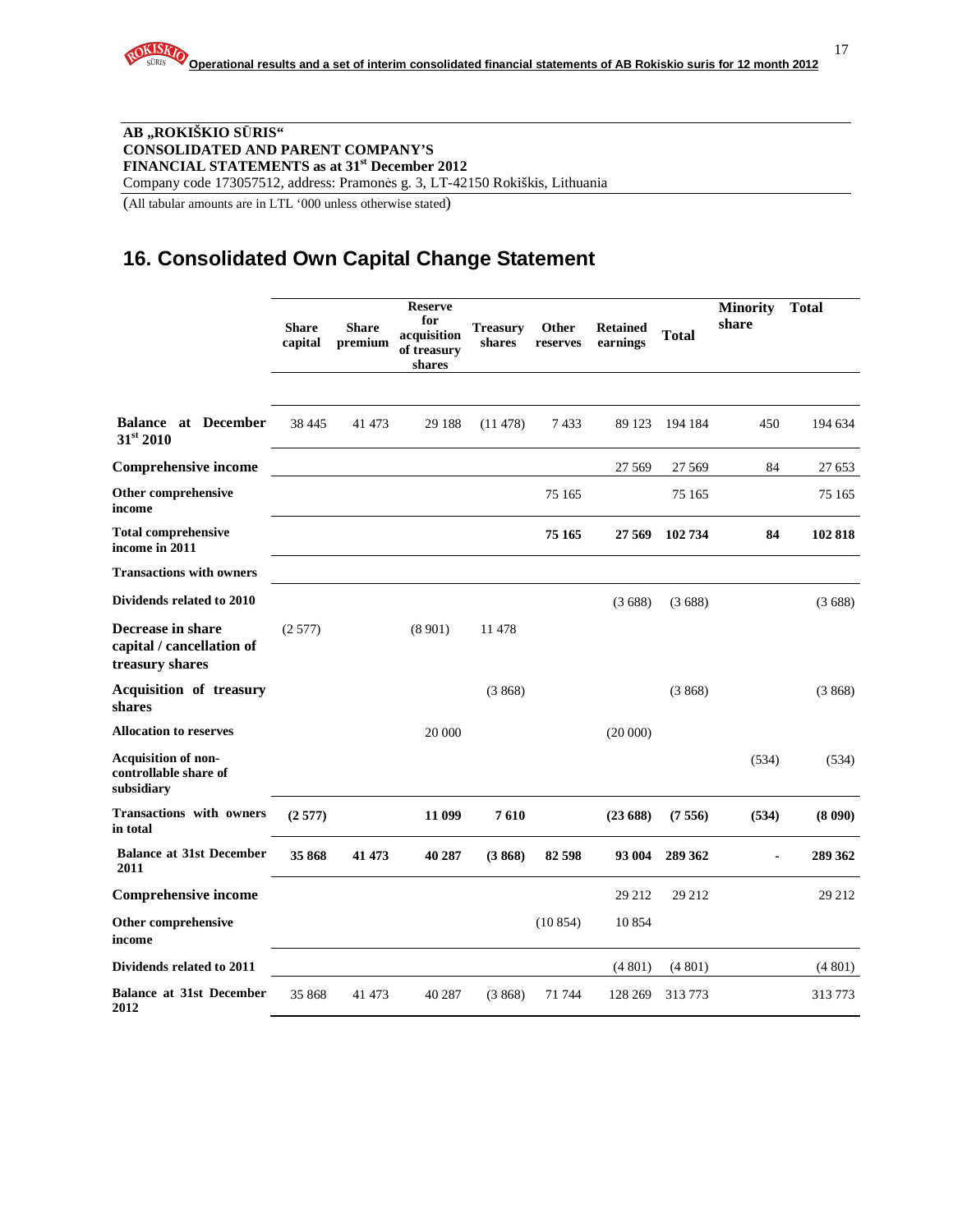**AB "ROKIŠKIO S**Ū**RIS" CONSOLIDATED AND PARENT COMPANY'S FINANCIAL STATEMENTS as at 31st December 2012**  Company code 173057512, address: Pramonės g. 3, LT-42150 Rokiškis, Lithuania

(All tabular amounts are in LTL '000 unless otherwise stated)

## **17. Commentary on the Report**

#### **1. General information**

The joint stock company "Rokiškio sūris" (hereinafter – the company) is a public listed company incorporated in Rokiskis.

The shares of Rokiškio Sūris AB are traded on the Baltic Main List of the NASDAQ OMX Vilnius  $(symbol - RSU1L)$ .

The Consolidated Group (hereinafter – the Group) consists of the Company, its two branches, four subsidiaries and one joint venture. (2011: two branches, four subsidiaries and one joint venture). The branches and subsidiaries that comprise consolidated Group are indicated below:

|                  | <b>Operating as</b> |     |  |
|------------------|---------------------|-----|--|
|                  | at                  |     |  |
|                  | 31 December         |     |  |
| <b>Branches</b>  | 2012<br>2011        |     |  |
| Utenos pienas    | Yes                 | Yes |  |
| Ukmergės pieninė | Yes                 | Yes |  |

|                  | <b>Operating as</b> |                   |                       |        | Group's share                               |
|------------------|---------------------|-------------------|-----------------------|--------|---------------------------------------------|
|                  |                     | at<br>31 December |                       |        | $(\frac{6}{6})$ as at 31<br><b>December</b> |
| <b>Branches</b>  | 2012                | 2011              | <b>Subsidiaries</b>   | 2012   | 2011                                        |
| Utenos pienas    | Yes                 | Yes               | UAB "Rokiškio pienas" | 100,00 | 100,00                                      |
| Ukmergės pieninė | Yes                 | Yes               | KB, Zalmargė"         | 100,00 | 100,00                                      |
|                  |                     |                   | SIA "Jekabpils Piena  | 100,00 | 100,00                                      |
|                  |                     |                   | Kombinats"            |        |                                             |
|                  |                     |                   | SIA "Kaunata"*        | 60,00  | 60,00                                       |

| <b>Joint venture</b> |       |       |
|----------------------|-------|-------|
| UAB, Pieno upės"     | 50,00 | 50,00 |

\* These subsidiaries were not consolidated due to their insignificance.

On  $31<sup>st</sup>$  May 2011, the Company acquired 49.95% of the authorized capital of raw milk purchasing company SIA "Jekabpils piena kombinats".

All above subsidiaries, the joint venture and branches are incorporated in Lithuania, except for SIA "Jekabpils Piena Kombinats" and SIA "Kaunata" which are incorporated in Latvia.

The Group's main line of business is the production of fermented cheese and a wide range of other dairy products.

As of 31 December 2012, the average number of the Group's employees was equal to 1,688 (compared to 1,567 employees as at  $31<sup>st</sup>$  December 2011).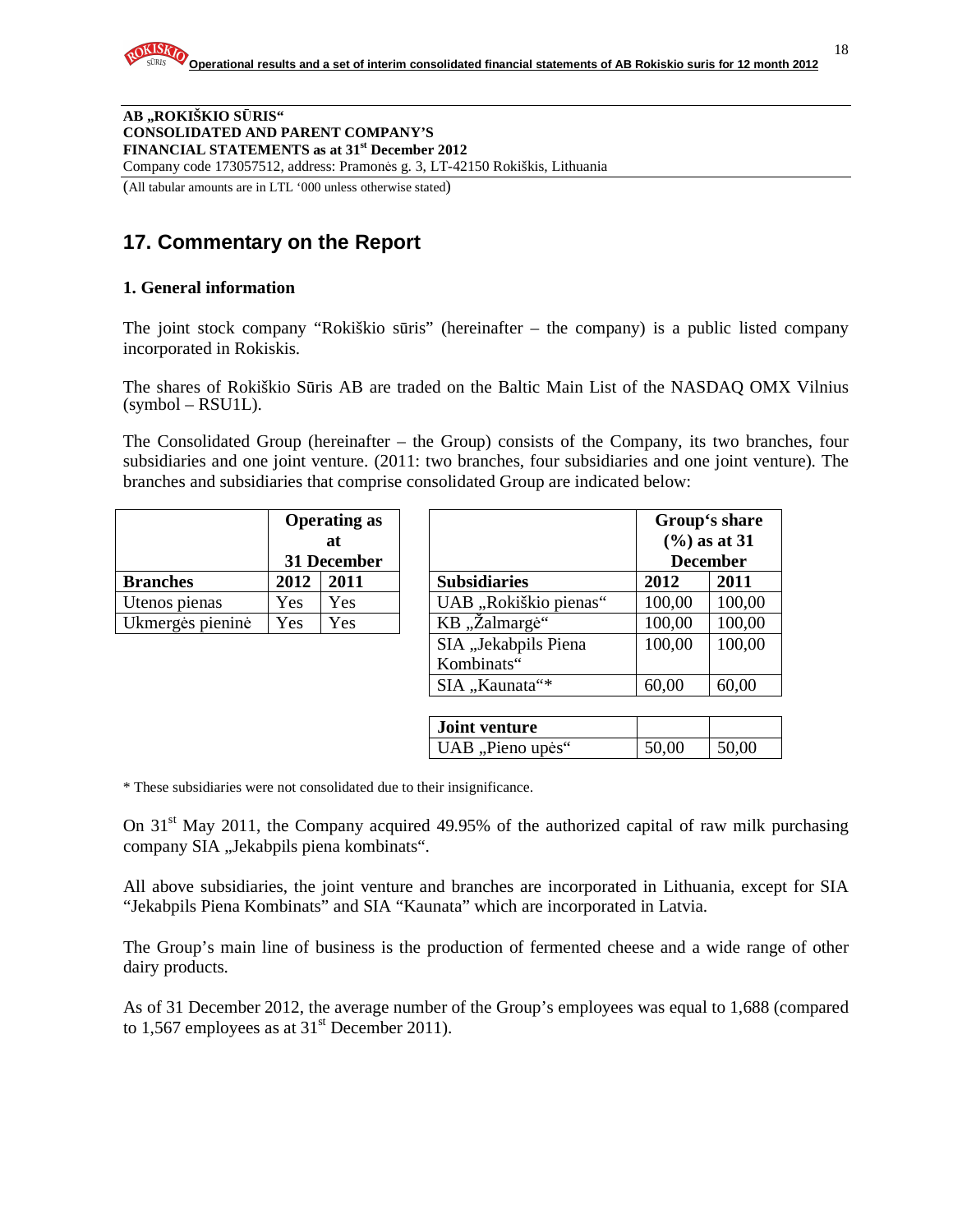#### **2. Accounting Principles**

These consolidated financial statements have been prepared according to International Financial Reporting Standards (IFRS) as adopted by the European Union.

The consolidated financial statements have been prepared under the historical cost convention. The principal accounting policies applied in the preparation of these consolidated and parent company's financial statements are set out below. These policies have been consistently applied to all the years present, unless otherwise stated.

The preparation of consolidated and parent company's financial statements in conformity with IFRS requires the use of estimates and assumptions that affect the reported amounts of assets and liabilities and disclosure of contingent assets and liabilities at the date of the financial statements and the reported amounts of revenues and expenses during the reporting period.

Subsidiaries are the entities over which the Group has the power to govern the financial and operating policies generally accompanying a shareholding of more than one half of the voting rights. Subsidiaries are fully consolidated from the date on which control is transferred to the Group. They are de-consolidated from the date that control ceases.

Transactions among the Group's enterprises, residual values and retained transaction earnings between the Group's enterprises are eliminated. Unrealised loss is eliminated too; however, it is considered to be the sign of transfer asset value decrease. The accounting principles of daughter enterprises were changed where necessary in order to ensure their consistency with the accounting principles applied by the Group.

The Group applies a policy of treating transactions with minority interests as transactions with parties external to the Group. Disposals to minority interests result in gains and losses for the Group that are recorded in the statement of comprehensive income.

The group's interests in jointly controlled entities are accounted for by proportionate consolidation. The group combines its share of the joint ventures' individual income and expenses, assets and liabilities and cash flows on a line-by-line basis with similar items in the group's financial statements. The group recognises the portion of gains or losses on the sale of assets by the group to the joint venture that is attributable to the other venturers. The group does not recognise its share of profits or losses from the joint venture that result from the group's purchase of assets from the joint venture until it resells the assets to an independent party. However, a loss on the transaction is recognised immediately if the loss provides evidence of a reduction in the net realisable value of current assets, or an impairment loss.

Items included in the financial statements of the Company and each of the Group's entities are measured using the currency of the primary economic environment in which the entity operates (hereinafter "the functional currency"). The financial statements are presented in Litas (LTL), which is the Company's (and each of the Group entity's) functional and presentation currency.

The value of long-term tangible assets is valued at historical cost less accumulated depreciation.

Subsequent costs are included into the asset's carrying amount or recognized as separate assets, as appropriate, only when it is likely that in future the Group will receive economic benefits associated with the item and the cost of the item will be measured accordingly. All other repairs and maintenance expenses are charged to the income statement during the financial period in which they have been incurred.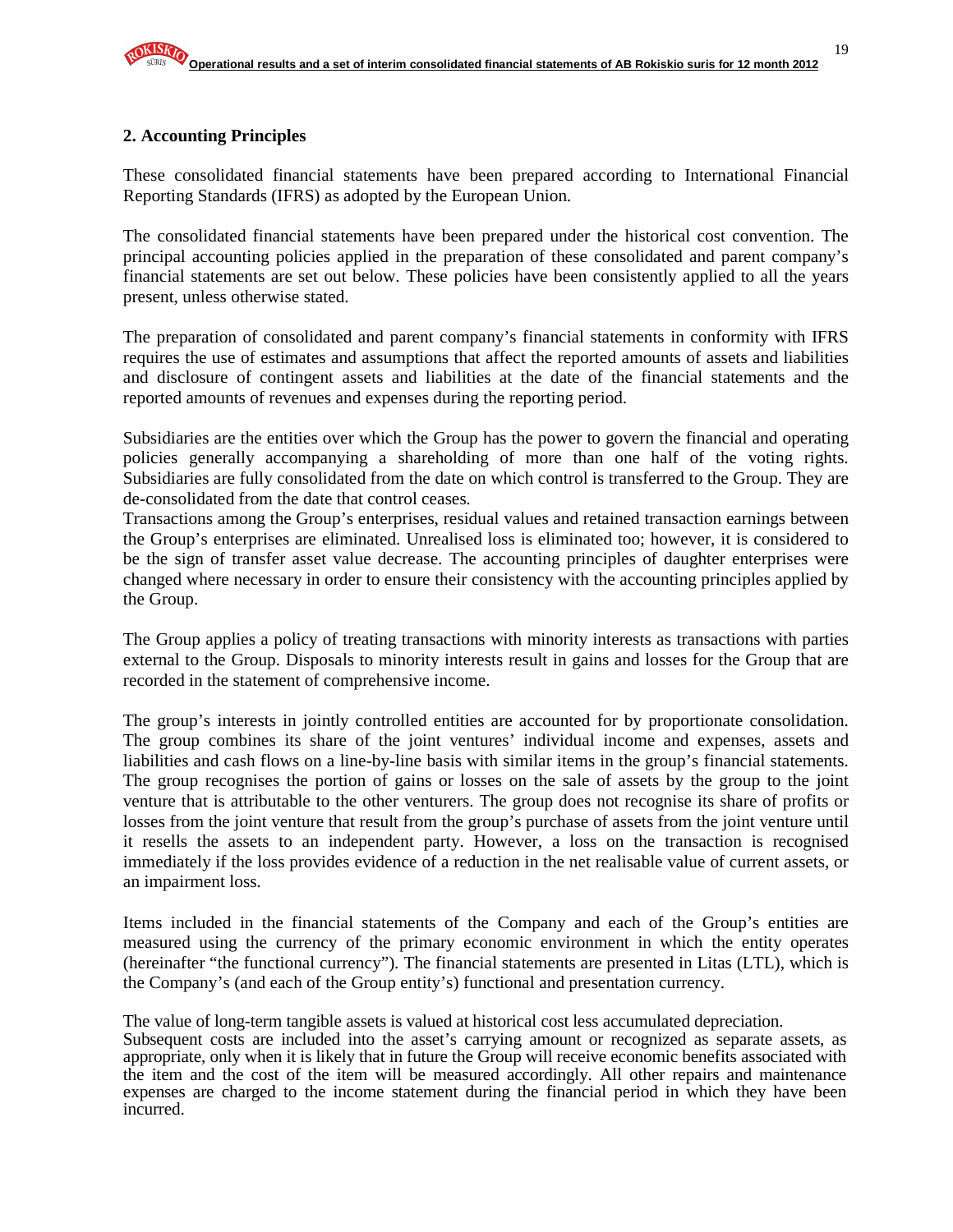Depreciation on property, plant and equipment is calculated using the straight-line method to allocate their cost to their residual values over their estimated useful lives, as follows:

| <b>Buildings</b>  |  |  | $15 - 55$ years                                      |
|-------------------|--|--|------------------------------------------------------|
| Plant & machinery |  |  | $5 - 29$ years                                       |
| Motor vehicles    |  |  | $4 - 10$ years                                       |
|                   |  |  | Equipment and other property, plant and 3 - 20 years |
| equipment         |  |  |                                                      |

The asset residual values and useful lives are reviewed, and adjusted, if appropriate, at each balance sheet date.

The Group's software which is expected to bring the Group material benefit in future, is valued at cost price less accumulated depreciation. Depreciation is calculated using the straight-line method for the estimated useful life from 1 to 5 years.

Loans and receivables are non-derivative financial assets with fixed or determinable payments that are not quoted in an active market. They are included in current assets, except for maturities greater than 12 months after the balance sheet date. These are classified as non-current assets. Loans and receivables are classified as 'trade and other receivables' in the balance sheet.

Inventories are subsequently carried at the lower of cost and net realisable value. Cost is determined by the first-in, first-out (FIFO) method. The cost of finished goods and work in progress comprises raw materials, direct labour, other direct costs and related indirect production overheads, but excludes borrowing costs. Net realisable value is the estimated selling price in the ordinary course of business, less the costs of completion and selling expenses.

Loans granted and amounts receivables are recognised initially at fair value and subsequently measured at amortised cost using the effective interest method, less the amount of impairment loss. A provision for impairment of amounts receivables is established when there is objective evidence that the Group will not be able to collect all amounts due according to the original terms of receivables. The impairment amount is the difference between the asset's carrying amount and the present value of estimated future cash flows, discounted at the original effective interest rate. The amount of the provision is recognised in the statement of comprehensive income within 'general and administrative expenses'. Bad debts are written off during the year in which they are identified as irrecoverable.

Cash and cash equivalents are carried at nominal value. For the purposes of the cash flow statement, cash and cash equivalents comprise cash on hand and at bank and bank overdrafts. Bank overdrafts are included in borrowings in current liabilities on the balance sheet.

Ordinary shares are stated at their par value. Consideration received for the shares sold in excess over their nominal value is shown as share premium. Incremental external costs directly attributable to the issue of new shares are accounted for as a deduction from share premium.

Where the Company or its subsidiaries purchase the Company's equity share capital, the consideration paid including any attributed incremental external costs is deducted from shareholders' equity as treasury shares until they are sold, reissued, or cancelled. No gain or loss is recognised in the statement of comprehensive income on the sale, issuance, or cancellation of treasury shares. Where such shares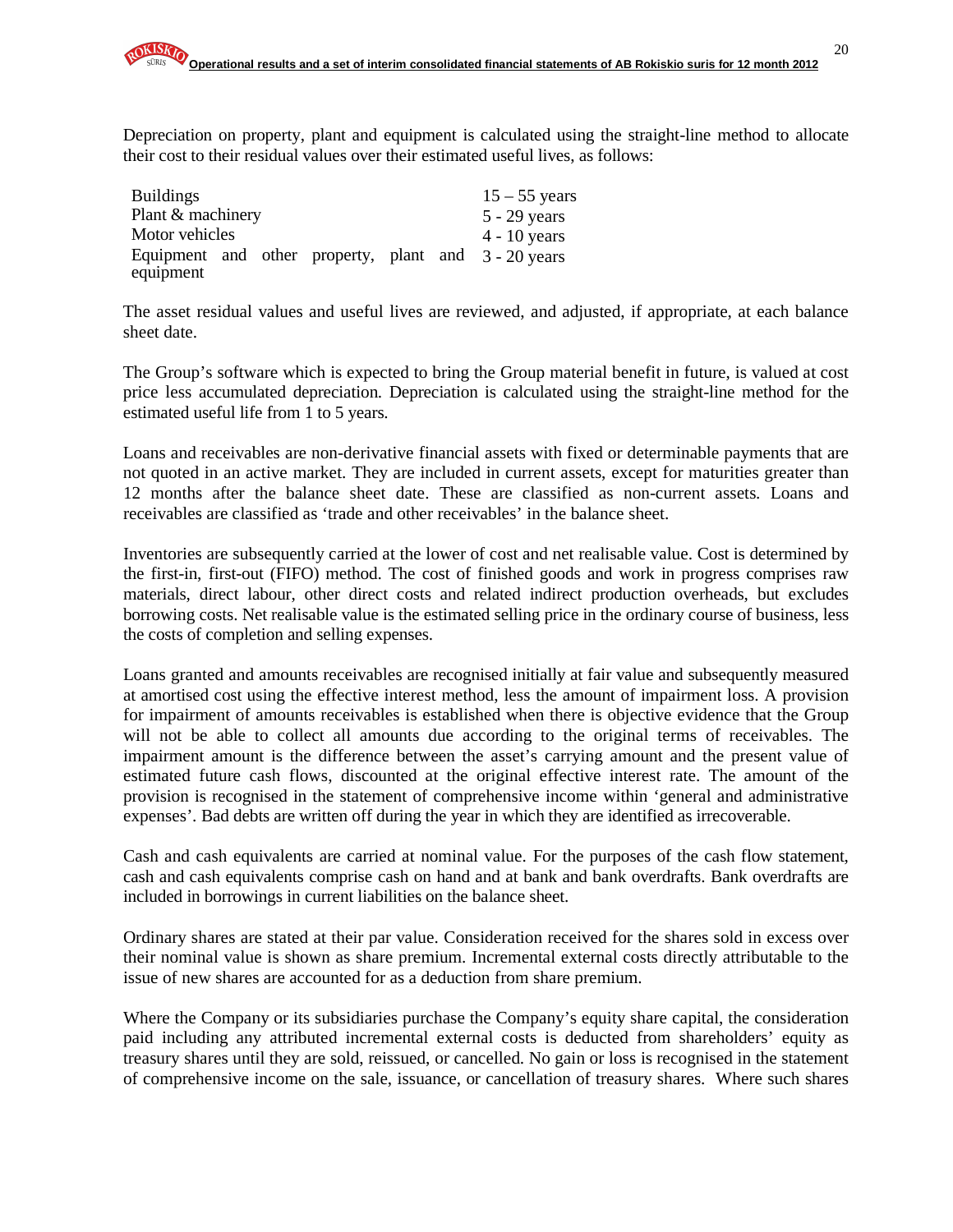are subsequently sold or reissued, any consideration received is presented in the consolidated financial statements as a change in shareholders' equity.

Other reserves are established upon the decision of annual general meeting of shareholders on profit appropriation.

Borrowings are recognised initially at fair value, net of transaction costs incurred. Borrowings are subsequently stated at amortised cost. Any difference between the amount at initial recognition and the redemption value is recognised in the statement of comprehensive income over the period of the borrowings using the effective interest method.

Profit is taxable at a rate of 15 per cent (2010: 15 per cent) in accordance with the Lithuanian regulatory legislation on taxation.

The Group pays social security contributions to the state Social Security Fund (the Fund) on behalf of its employees based on the defined contribution plan in accordance with the local legal requirements. Social security contributions are recognised as expenses on an accrual basis and are included in payroll expenses.

Revenue comprises the fair value of the consideration received or receivable for the sale of goods and services in the ordinary course of the Group's activities. Revenue is shown net of value-added tax, returns, rebates and discounts and after eliminated sales within the Group. Revenue from sales of goods is recognised only when all significant risks and benefits arising from ownership of goods is transferred to the customer.

Interest income is recognised on a time-proportion basis using the effective interest method.

Dividend distribution to the Company's shareholders is recognised as a liability in the Group's financial statements in the period in which the dividends are approved by the Company's shareholders.

Basic earnings per share are calculated by dividing net profit attributed to the shareholders from average weighted number of ordinary registered shares in issue, excluding ordinary registered shares purchased by the Company and the Group and held as treasury shares.

Operating segments are reported in a manner consistent with the internal reporting provided to the chief operating decision-maker. The chief operating decision-maker, who is responsible for allocating resources and assessing performance of the operating segments, has been identified as the Board of directors that make strategic decisions.

The Group's management identified the following operating segments within the Group: hard cheese, semi hard cheese, butter, milk, cream, sour cream, sour milk, yogurt, curds, curd cheese and other. These operating segments were aggregated into two main reportable segments, based on similar nature of products, production process, type of customers and method of distribution.

Government grants are recognised at fair value where there is sufficient evidence that the grant will be received and the Group and the Company will comply with all conditions attached.

Export subsidies paid by the Government for each exported tone of products meeting certain requirements are included in sales revenue.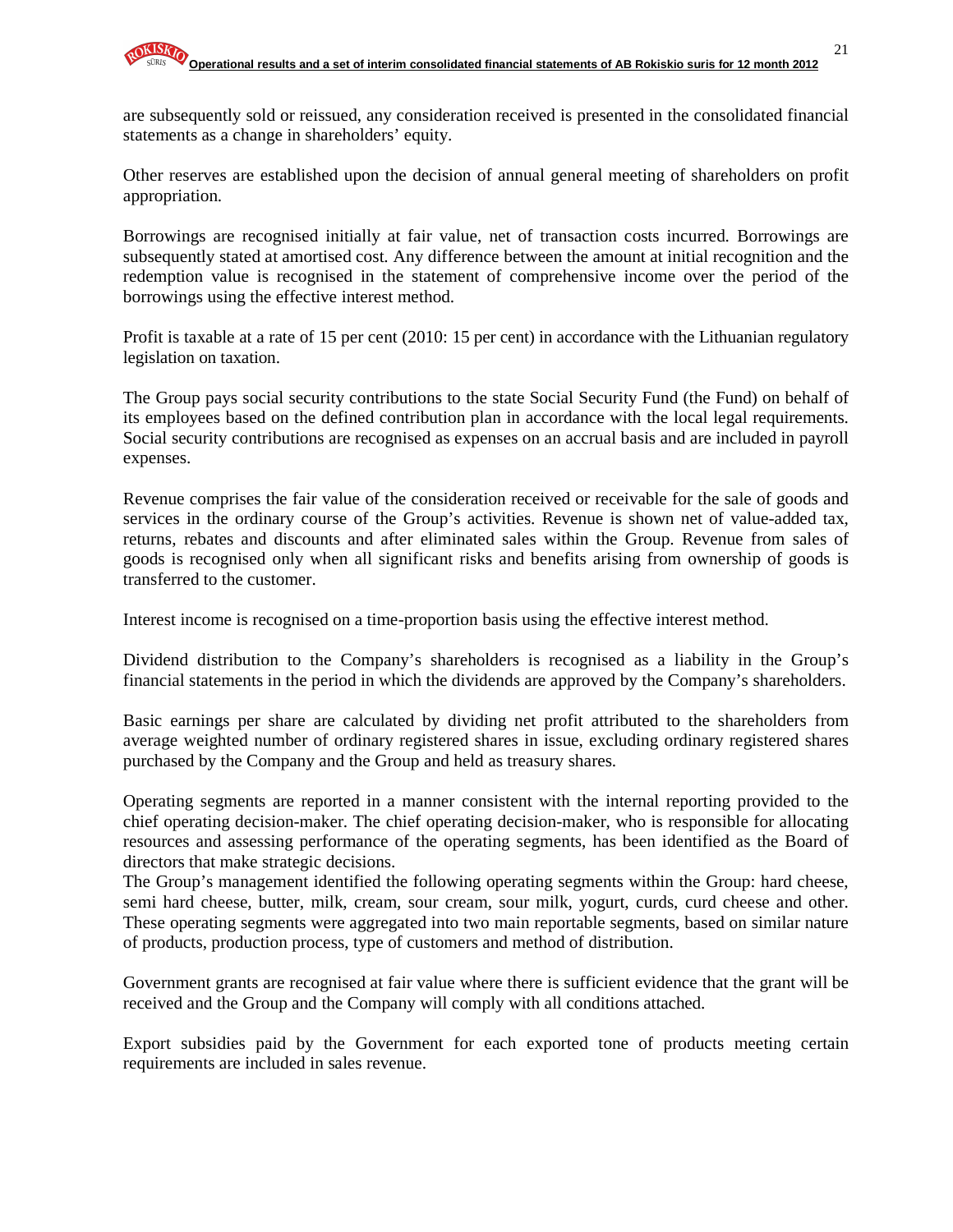Government grants received to finance acquisition of property, plant and equipment are included in non-current deferred income in the balance sheet. They are recognised as income on a straight-line basis over the useful life of property, plant and equipment concerned.

Provisions are measured at the present value of expenditures expected to be required to settle the obligation using pre-tax rate that reflects current market assessments of the time value of money and the risks specified to the obligation. The increase in the provision due to passage of time is recognised as interest expense.

Trade payables are recognised initially at fair value and subsequently measured at amortised cost using effective interest method.

#### **3. Information on segments**

#### *Business segments and the segments presented by the financial statements*

The Group's top management indicated the following business segments of the Group: hard cheese, semi hard cheese, butter, milk, cream, sour cream, sour milk, yogurt, curds, fresh cheese etc. The segments were coupled into two main segments presented by the financial statements based on alike production procedure, customer group and distribution channels.

The Group's main business segments:

- Fresh dairy products

- Cheese and other dairy products.

Other operations of the Group comprise of raw milk collection. Transactions between the business segments are on normal commercial terms and conditions.

#### *Geographic segments*

Analysis of the Group's income from sales according to markets is as follows:

|                                        | 2012 12 31 | 2011 12 31 |
|----------------------------------------|------------|------------|
| Lithuania                              | 241 387    | 225 725    |
| EU countries                           | 400 368    | 341 615    |
| <b>Other (including USA and Japan)</b> | 154 652    | 120 685    |
| <b>Total</b>                           | 796 407    | 688 025    |

Income analysis according to groups:

|                          | 2012 12 31 | 2011 12 31 |
|--------------------------|------------|------------|
| <b>Product Sales</b>     | 794 722    | 687 072    |
| <b>Provided services</b> | 1685       | 953        |
| <b>Total</b>             | 796 407    | 688 025    |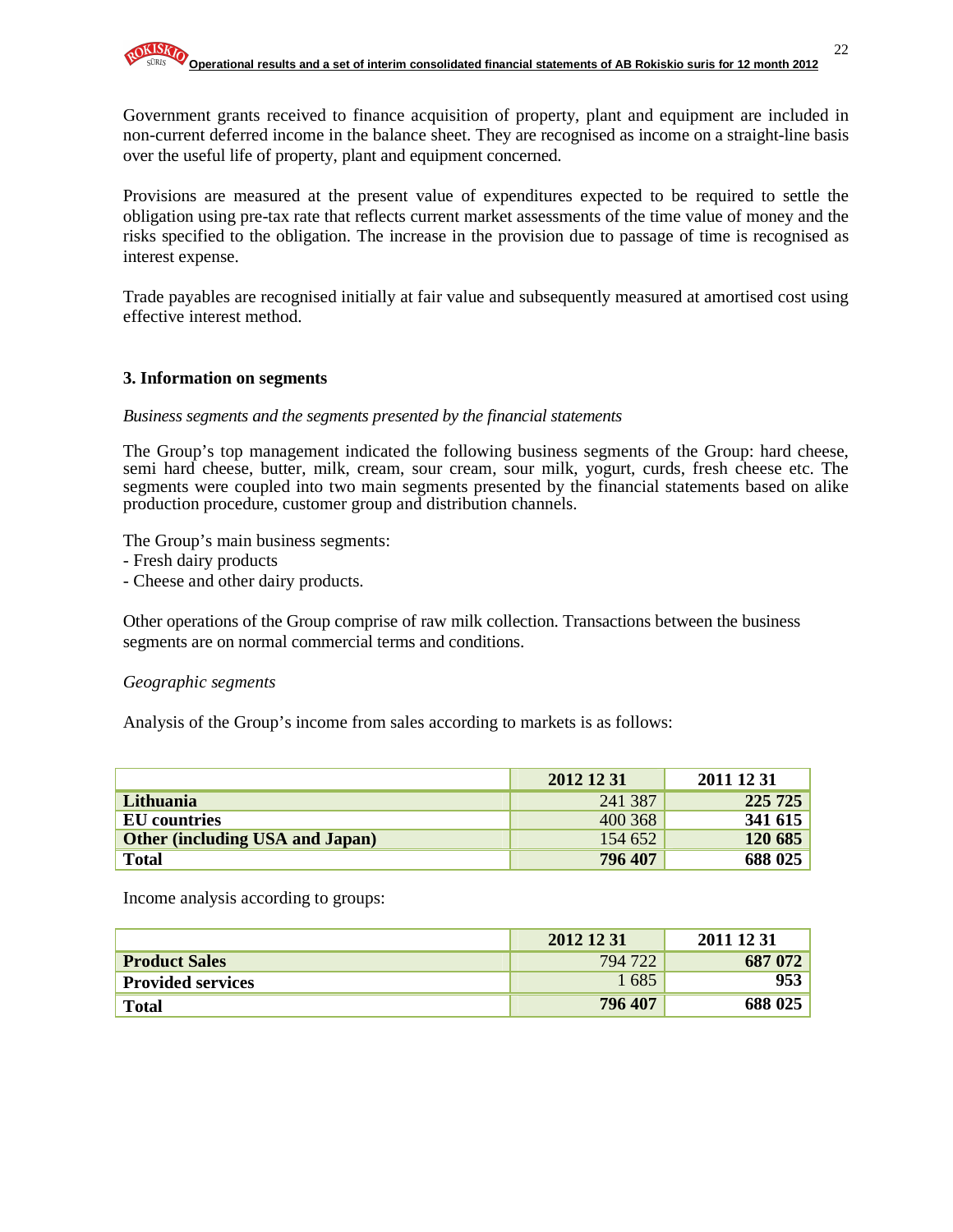#### **4. Long-term tangible assets**

In the income statement the depreciation charge of long-term tangible assets is reported in the following entries: selling and marketing expenses, general and administrative expenses and cost of sales, as well as in production in progress and ready production entries.

Software and intangible asset depreciation charge are accounted in the entry of general and administrative expenses.

#### **5. Other receivables**

As at 31<sup>st</sup> December 2012, the Group's receivables were made of:

|                                      | 2012 12 31 | 2011 12 31 |
|--------------------------------------|------------|------------|
| Long-term loans granted to farmers   | 3848       | 4 4 2 5    |
| Long-term loans granted to employees | 1 0 0 7    | 454        |
| <b>Investments</b>                   | 552        | 551        |
| Loans to other companies             | 9556       | 4 0 8 9    |
| <b>Other</b>                         | 3 9 2 5    | 7784       |
| <b>Total</b>                         | 18888      | 17 303     |

The repayment terms of loans granted to farmers vary from 2 months to 10 years, whereas the annual interest rate varies from 0 to 10 per cent.

The repayment terms of loans granted to employees vary from 1 to 22 years, whereas the interest rate for them is not calculated. The company's managing bodies believe that the balance sheet values of long-term receivables are their fair values.

#### **6. Inventories**

As at  $31<sup>st</sup>$  December 2012, the Group's inventories were made of:

|                               | 2012 12 31 | 2011 12 31 |
|-------------------------------|------------|------------|
| <b>Raw material</b>           | 7810       | 7 0 0 2    |
| <b>Production in progress</b> | 21 7 13    | 17752      |
| <b>Ready production</b>       | 62 110     | 66 645     |
| <b>Other inventories</b>      | 3 2 3 8    | 3 5 6 9    |
| <b>Total</b>                  | 94 871     | 94 968     |

#### **7. Selling and Other Receivables**

As at  $31<sup>st</sup>$  December 2012, the Group's selling and other receivables were made of:

|                                             | 2012 12 31 | 2011 12 31 |
|---------------------------------------------|------------|------------|
| <b>Selling receivables</b>                  | 113 695    | 93 575     |
| VAT receivable                              | 6 1 9 8    | 4 0 7 9    |
| Advance payments and future period expenses | 10 50 6    | 3 2 2 6    |
| <b>Total</b>                                | 130 399    | 100 880    |